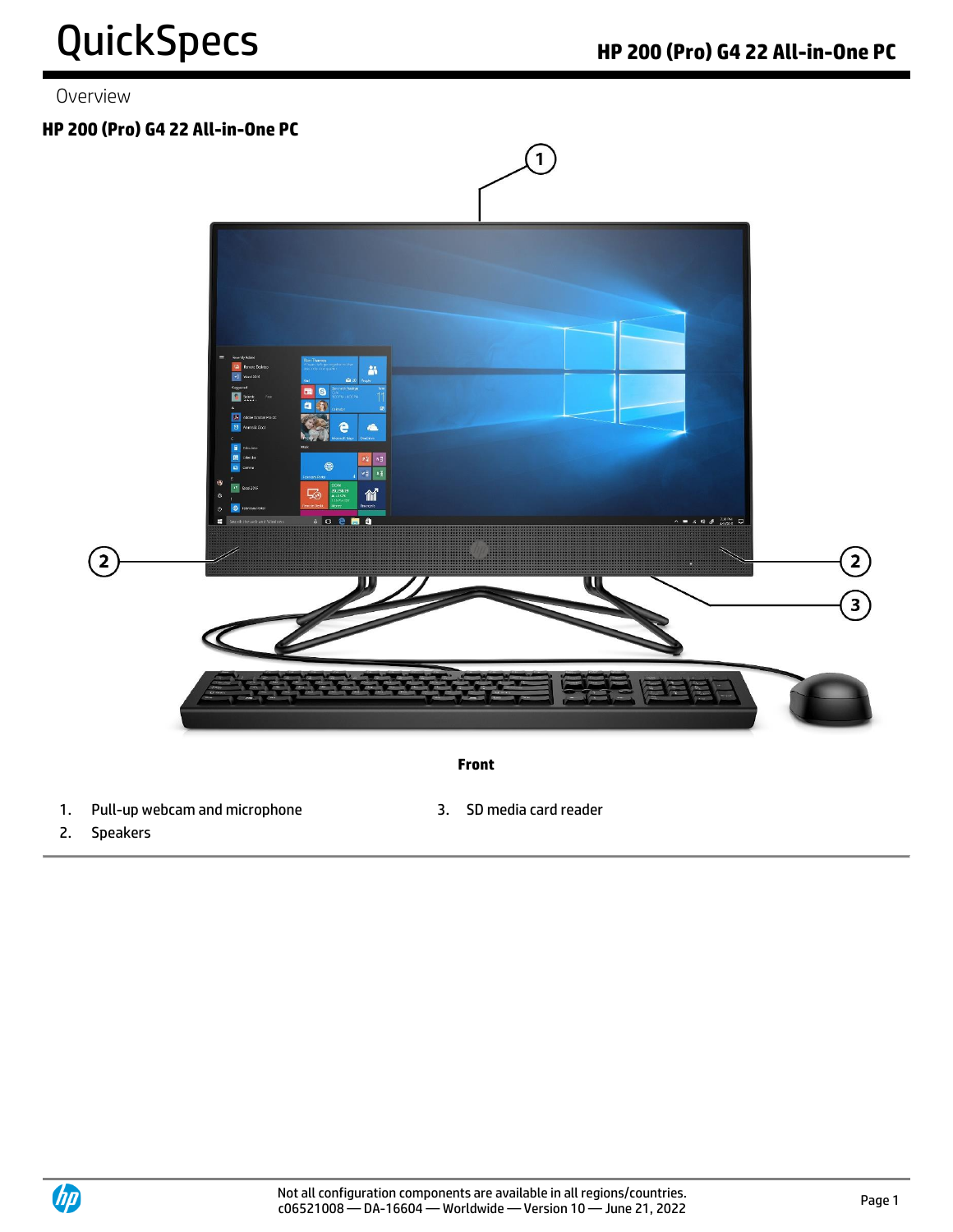#### Overview

# **HP 200 (Pro) G4 22 All-in-One PC**



#### **Rear**

- 1. Optical disc drive (optional) 6. HDMI 1.4 out connector
- 2. Power button 7. Power connector
- 
- 
- 
- 
- 
- 3. Pull-up webcam 8. Two (2) Type-A Hi-Speed USB 480Mbps signaling rate ports
- 4. Microphone/Headphone Combo Jack 9. Two (2) Type-A SuperSpeed USB 5Gbps signaling rate port
- 5. RJ-45 (network) jack 10. Standard cable lock slot

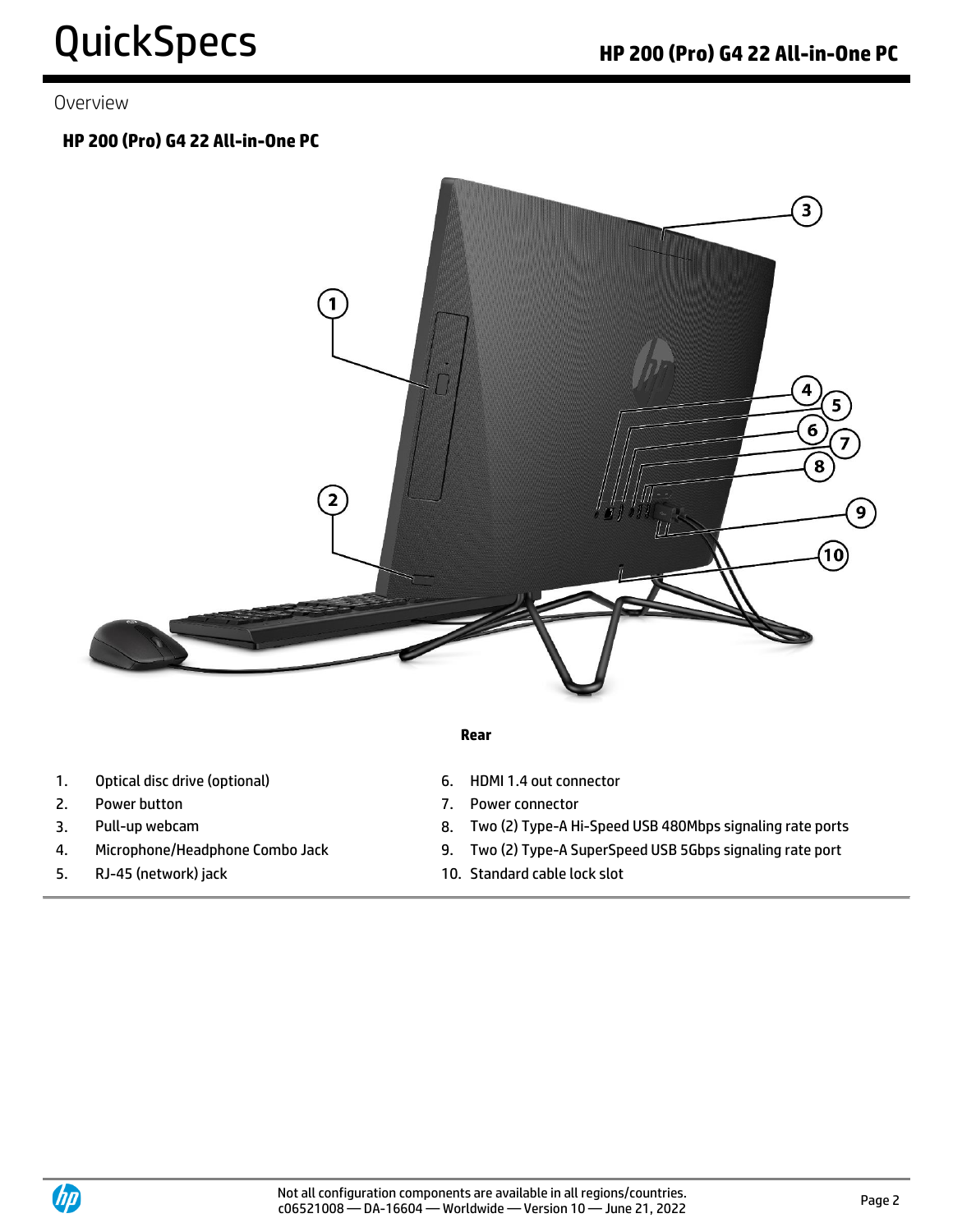### Features

### **AT A GLANCE**

- Choice of Windwos 11 Pro, Windows 11 Home, Windows 10 Pro, and FreeDOS
- Integrated All-in-One form factor
- 21.5-inch diagonal widescreen Full HD anti-glare display
- Intel® 12 th generation processors, featuring optional Intel® Iris® Xe and integrated Intel® UHD Graphics
- Up to 32GB 3200MT/s of DDR4 Synchronous Dynamic Random-Access Memory (SDRAM)
- Integrated 10/100/1000 Gigabit LAN Ethernet Controller
- Optional Wi-Fi 5 (802.11ac) wireless connectivity
- Integrated HD audio card and stereo speakers
- Integrated 5MP pull-up camera to ensure no accidental recording to safeguard user's privacy
- Expandable storage options with up to 512GB SSD and 2TB HDD
- Optional HP Slim Tray DVD Writer 8X Optical Drive
- 3-in-1 Media Card Reader
- TPM 2.0 support
- $\bullet$  Low halogen<sup>1</sup> materials,
- Protected by HP Services. Terms and conditions vary by country. Certain restrictions and exclusions apply.

1. External power supplies, power cords, cables and peripherals are not low halogen. Service parts obtained after purchase may not be low halogen.

**NOTE:** See important legal disclosures for all listed specs in their respective features sections.

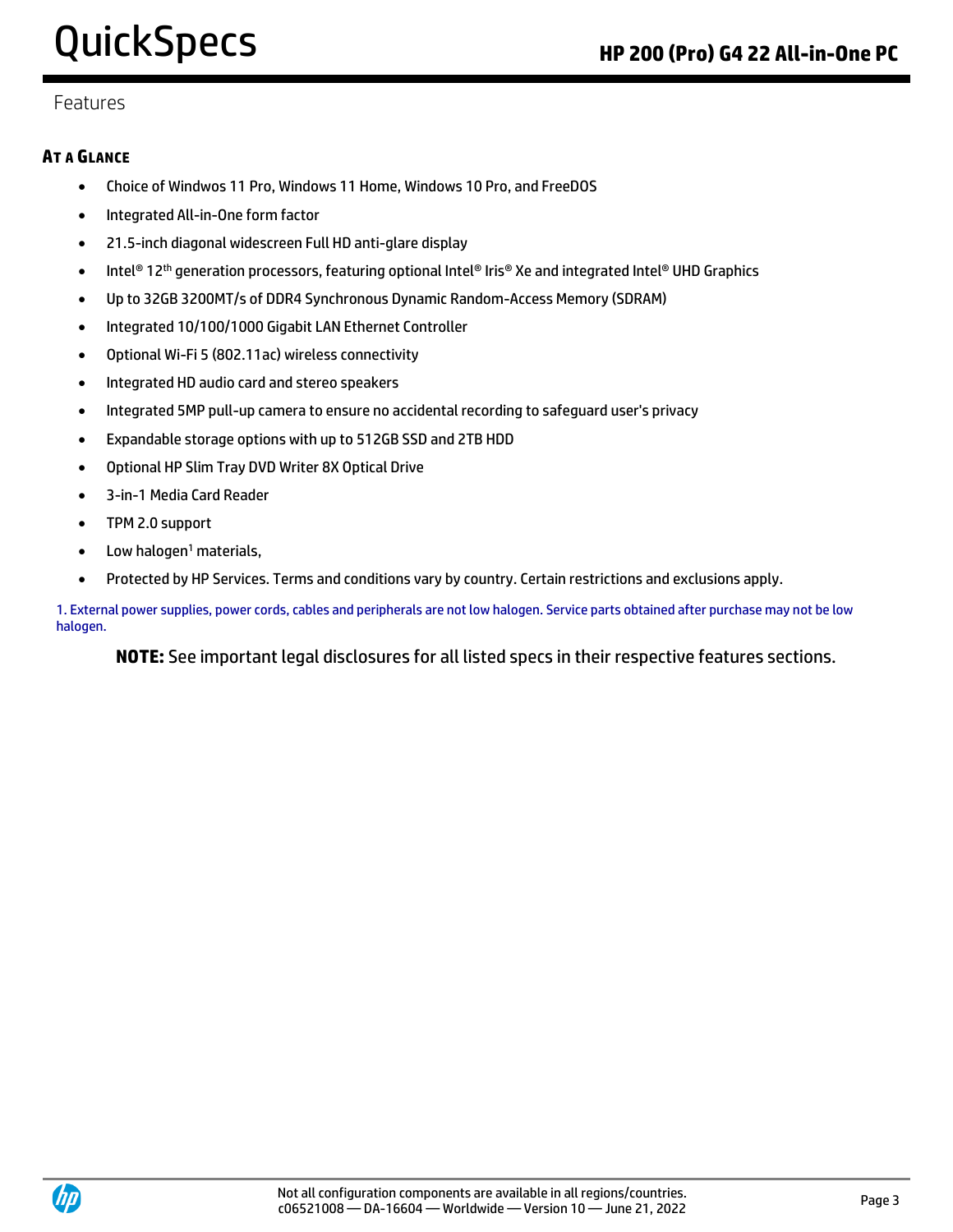Features

# **OPERATING SYSTEMS**

| Preinstalled |  |
|--------------|--|
|--------------|--|

**d** Windows 11 Pro<sup>1</sup> Windows 11 Pro Education<sup>1</sup> Windows 11 Home - HP recommends Windows 11 Pro for business<sup>1</sup> Windows 10 Pro<sup>1,2</sup>

**Pre-installed (other)** FreeDOS

1. Device comes with Windows 10 and a free Windows 11 upgrade or may be preloaded with Windows 11. Upgrade timing may vary by device. Features and app availability may vary by region. Certain features require specific hardware (see Windows 11 Specifications). 2. Not all features are available in all editions or versions of Windows. Systems may require upgraded and/or separately purchased hardware, drivers, software or BIOS update to take full advantage of Windows functionality. Windows is automatically updated and enabled. High speed interneet and Microsoft account required. ISP fees apply and additional requirements may apply over time for updates. See [http://www.windows.com](http://www.windows.com/).

# **PROCESSORS\***

#### **Intel® 12 th Generation Core™ Processors**

Intel® Core™ i5-1235U Processor 0.9 GHz E-core 1.3 GHz P-core base frequency, up to 3.3 GHz E-core 4.4 P-core Max Turbo frequency 12 MB L3 cache, 10 cores, 12 threads Integrated Intel® Iris® X<sup>e</sup> Graphics Supports DDR4 memory up to 3200MT/s data rate

Intel® Core™ i3-1215U 0.9 GHz E-core 1.2 GHz P-core base frequency, up to 3.3 GHz E-core 4.4 P-core Max Turbo frequency 10 MB L3 cache, 6 cores, 8 threads Integrated Intel® UHD Graphics Supports DDR4 memory up to 3200MT/s data rate

#### **Intel® 10th Generation Core™ Processors**

Intel® Core™ i5-10210U Processor 1.6 GHz base frequency Up to 4.2 GHz max. turbo frequency with Intel® Turbo Boost\*\* 6 MB cache, 4 cores, 8 threads Intel® UHD Graphics Supports DDR4 memory up to 2666 MT/s data rate

Intel® Core™ i3-10110U Processor 2.1 GHz base frequency Up to 4.1 GHz max. turbo frequency with Intel<sup>®</sup> Turbo Boost<sup>\*\*</sup> 4 MB cache, 2 cores, 4 threads Intel® UHD Graphics Supports DDR4 memory up to 2666 MT/s data rate

#### **Intel® Pentium® Processors**

Intel® Pentium® Silver J5040 Processor 2.0 GHz base frequency Up to 3.2 GHz max. turbo frequency with Intel® Turbo Boost\*\* 4 MB cache, 4 cores, 4 threads Intel® UHD Graphics 605 Supports DDR4 memory up to 2400 MT/s data rate

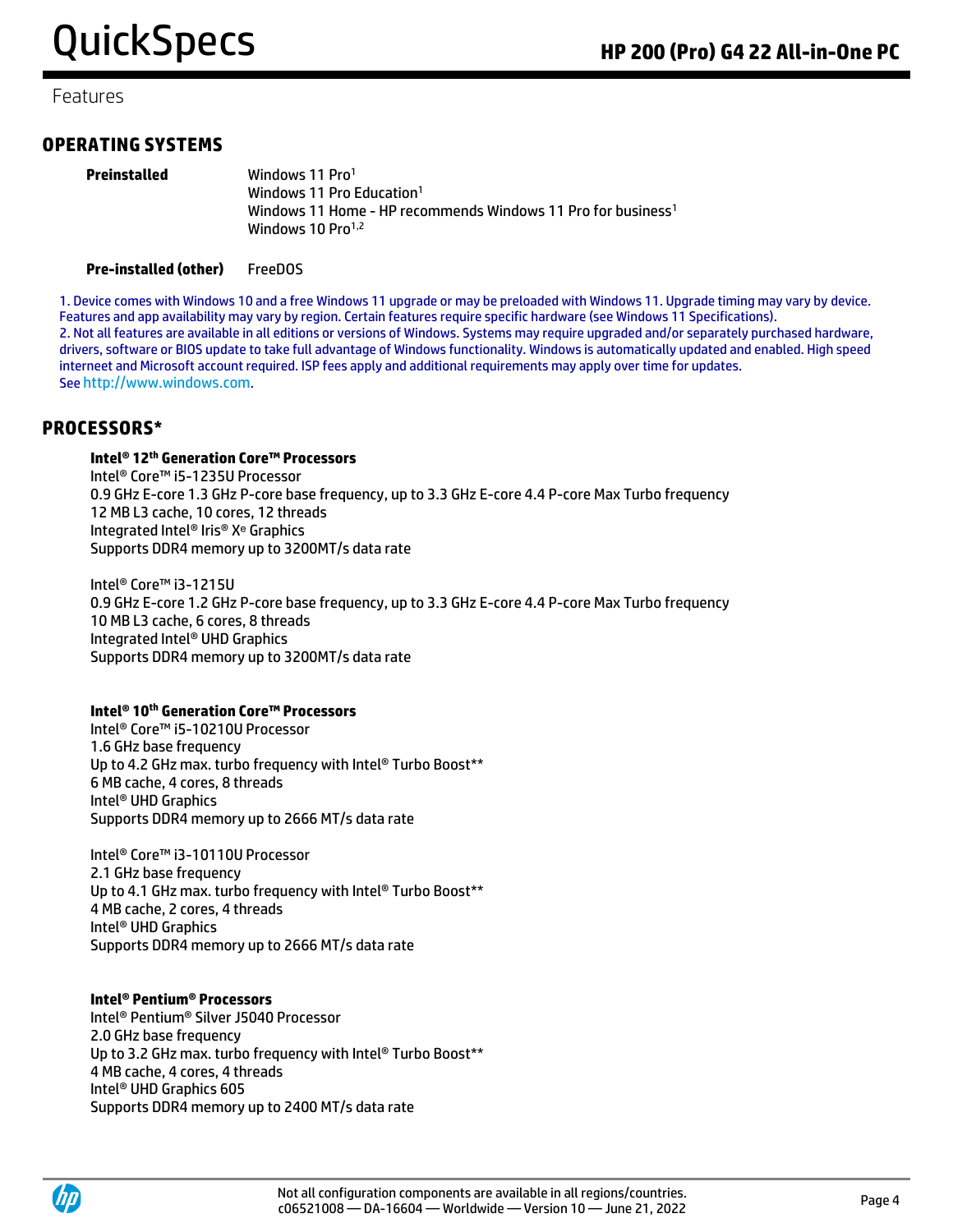### Features

**\***Multicore is designed to improve performance of certain software products. Not all customers or software applications will necessarily benefit from use of this technology. Performance and clock frequency will vary depending on application workload and your hardware and software configurations. Intel's numbering, branding and/or naming is not a measurement of higher performance.

**\*\***Intel® Turbo Boost performance varies depending on hardware, software and overall system configuration. See http://www.intel.com/technology/turboboost for more information.

**NOTE**: In accordance with Microsoft's support policy, HP does not support the Windows 8 or Windows 7 operating system on products configured with Intel and AMD 7th generation and forward processors or provide any Windows 8 or Windows 7 drivers on [http://www.support.hp.com](http://www.support.hp.com/).

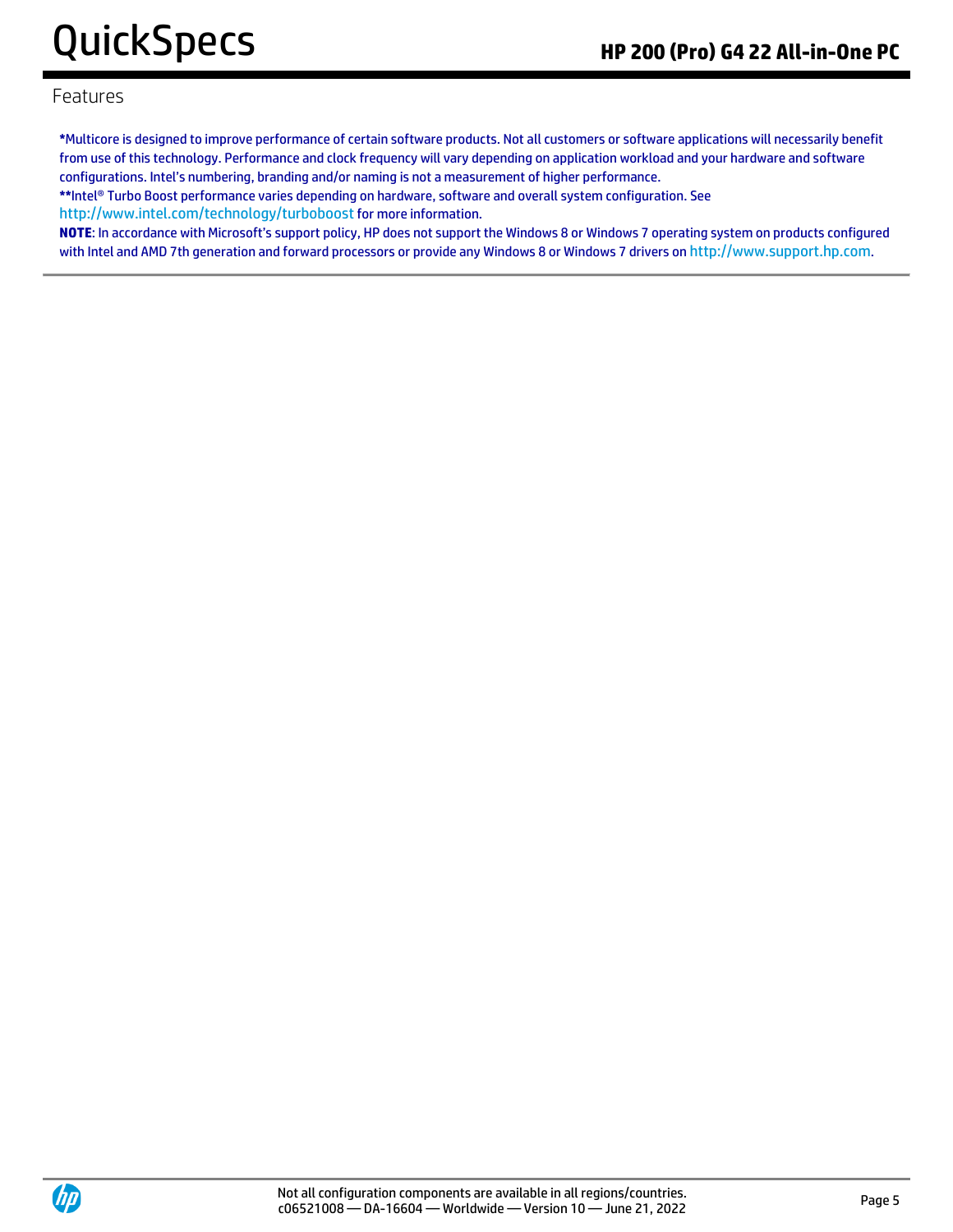Features

# **GRAPHICS**

**Integrated** Intel<sup>®</sup> Iris<sup>®</sup> X<sup>e</sup> Graphics Intel® UHD Graphics Intel® UHD Graphics 605

**NOTE**: Intel® integrated UHD Graphics varies by processor

#### **DISPLAY**

#### **Non-Touch**

21.5" diagonal FHD IPS anti-glare WLED-backlit (1920 x 1080) 21.5" diagonal FHD VA anti-glare WLED-backlit (1920 x 1080)

### **STORAGE AND DRIVES<sup>1</sup>**

#### **M.2 PCIe NMVe Solid State Drives (SSD)** 256GB 2280 PCIe NVMe Solid State Drive 512GB 2280 PCIe NVMe Solid State Drive 128GB 2280 PCIe NVMe TLC Solid State Drive 256GB 2280 PCIe NVMe TLC Solid State Drive 512GB 2280 PCIe NVMe TLC Solid State Drive

#### **3.5 inch 7200RPM SATA Hard Disk Drives (HDD)**

500GB 7200RPM 3.5in HDD 1TB 7200RPM 3.5in HDD 2TB 7200RPM 3.5in HDD

**Optical Disc Drives** 9.5mm Ultra Slim DVD-Writer

# **Media Card Reader**

SD Card Reader with 3-in1 Interface (Supports SD, SDHC, SDXC)

**NOTE:** For storage drives, GB = 1 billion bytes. TB = 1 trillion bytes. Actual formatted capacity is less. Up to 36 GB (for Windows 10) is reserved for system recovery software.

### **MEMORY**

**Maximum** DDR4 SODIMM up to 3200 MT/s

**Memory Slots** 2 SODIMM

#### **Available Configurations**

4GB (4GB x1) 8GB (4GB x2) 8GB (8GB x1) 16GB (8GB x2) 16GB (16GB x1) 32GB (16GB x2)

**NOTE:** Actual data rate is determined by both the system's configured processor and memory module installed.

# **NETWORKING/COMMUNICATIONS**

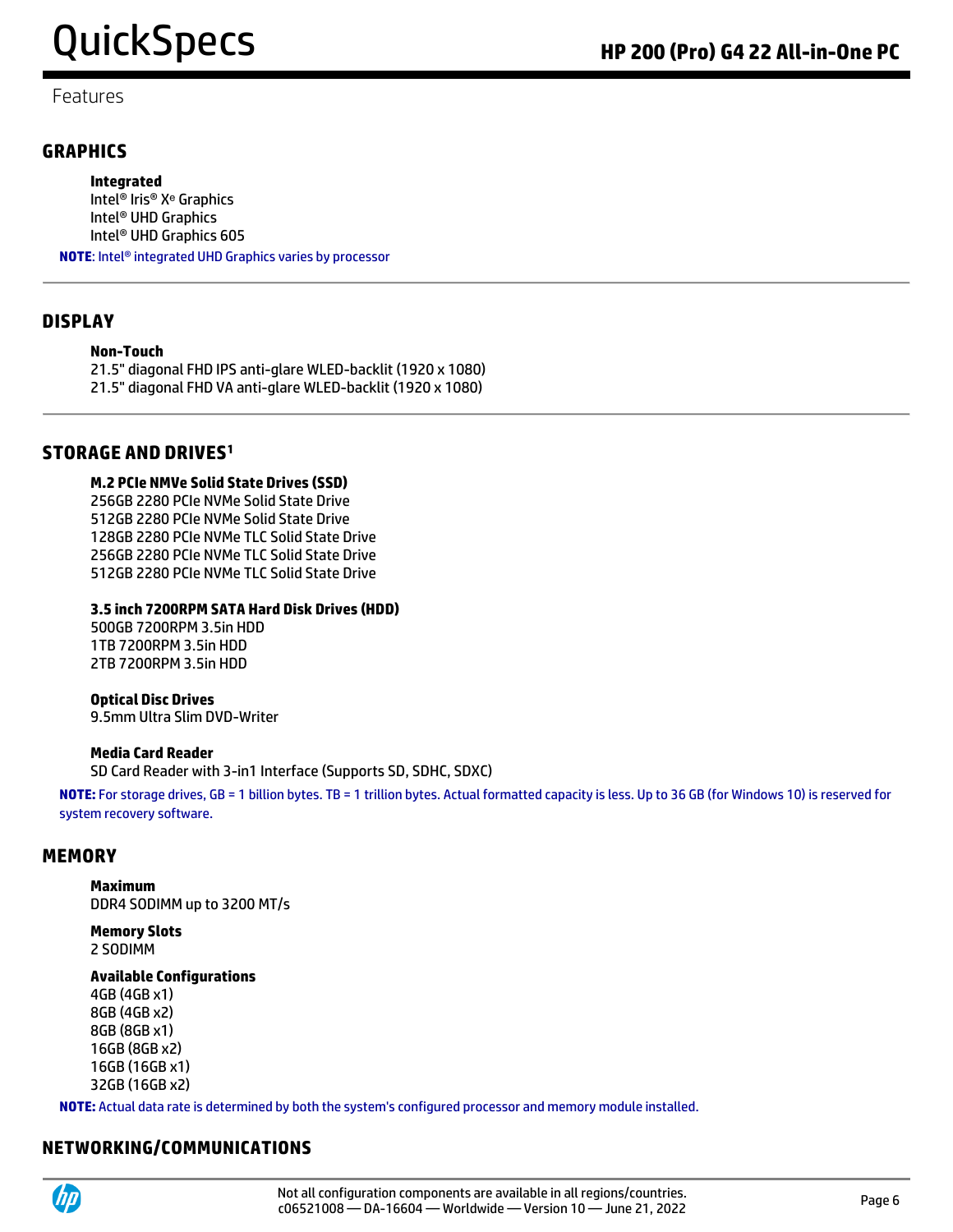### Features

#### **Wireless LAN\***

Realtek® RTL8822CE Wi-Fi 5<sup>1</sup> (802.11ac) 2x2 Wi-Fi M.2 Card<sup>2</sup> Realtek® RTL8821CE Wi-Fi 5<sup>1</sup> (802.11ac) 1x1 Wi-Fi M.2 Card<sup>2</sup>

#### **Ethernet (RJ-45) Integrated**

Realtek® RTL8111HSH-CG Gigabit Ethernet Controller

\*Wireless access point and internet service required and sold separately. Availability of public wireless access points limited. Wi-Fi 5 is backwards compatible with prior 802.11 specs.

1. Wireless access point and Internet service required and sold separately. Availability of public wireless access points limited.

2. Must be configured at time of purchase.

#### **AUDIO/MULTIMEDIA**

#### **High Definition Audio**

Integrated Realtek ALC3247 Audio Codec High performance integrated stereo speakers 3.5mm combo (microphone/headphone) jack

#### **Webcams & Mic**

Integrated 5MP webcam, Up to 30 frames/sec, dual array microphone included

# **KEYBOARDS/POINTING DEVICES/BUTTONS & FUNCTION KEYS**

#### **Keyboards**

HP Universal USB Wired Keyboard

#### **Mice**

HP USB Optical Mouse HP USB Hardened Optical Mouse HP USB Universal Mouse

**NOTE:** Availability may vary by country

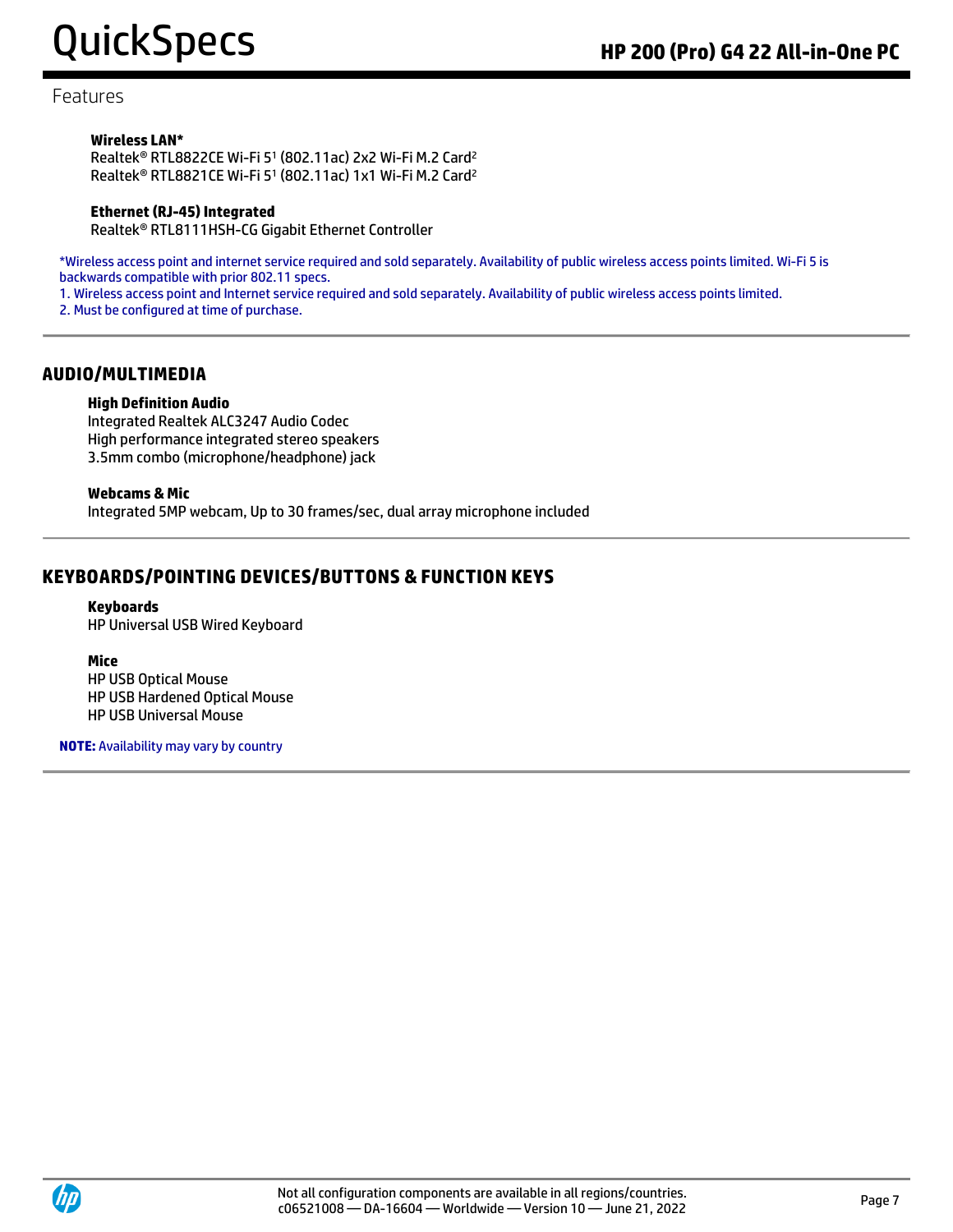Features

# **SOFTWARE AND SECURITY**

#### **HP Support**

HP PC Hardware Diagnostics HP Cloud Recovery HP Support Assistant

#### **Internet Security and Antivirus**

McAfee LiveSafe (30-day subscription)<sup>1</sup>

#### **Product Setup**

HP JumpStarts

#### **Security Features**

Trusted Platform Module (TPM) 2.0 (firmware)2,3

#### **Productivity**

Xerox® DocuShare® (90 days free trial offer) 4

1. 30 day trial period. Internet access required to receive updates. First update included. Subscription required for updates thereafter

2. TPM feature will not be supported on machines pre-configured with FreeDOS and Linux

3. In selected countries, machines pre-configured with Windows OS will be shipped with TPM disabled.

4. Simply sign up and start using Xerox® DocuShare® Go. No credit card. No obligation. Data will become unavailable unless a subscription is entered before the end of the 90 day free trial period. See visit <https://xerox.com/docusharego> for details.

### **POWER**

#### **Power Supply**

HP Smart 65W External AC power adapter

# **PORTS/SLOTS**

#### **Rear I/O Ports**

Two (2) Type-A Hi-Speed USB 480Mbps signaling rate ports Two (2) Type-A SuperSpeed USB 5Gbps signaling rate ports One (1) RJ-45 (network) jack One (1) HDMI 1.4 out connector One (1) Microphone/Headphone Combo Jack One (1) DC in power

#### **Bottom I/O Ports**

One (1) 3 in 1 Card reader (SD, SDHC, SDXC)

#### **Internal I/O Ports**

One (1) M.2 PCIe x1 2230 (for WLAN) One (1) M.2 PCIe x4 2280 for Intel® Core™ / One (1) M.2 PCIe x1 2280 for Intel® Pentium® configurations One (1) SATA storage connector

#### **Bays**

One (1) 3.5" internal storage drive

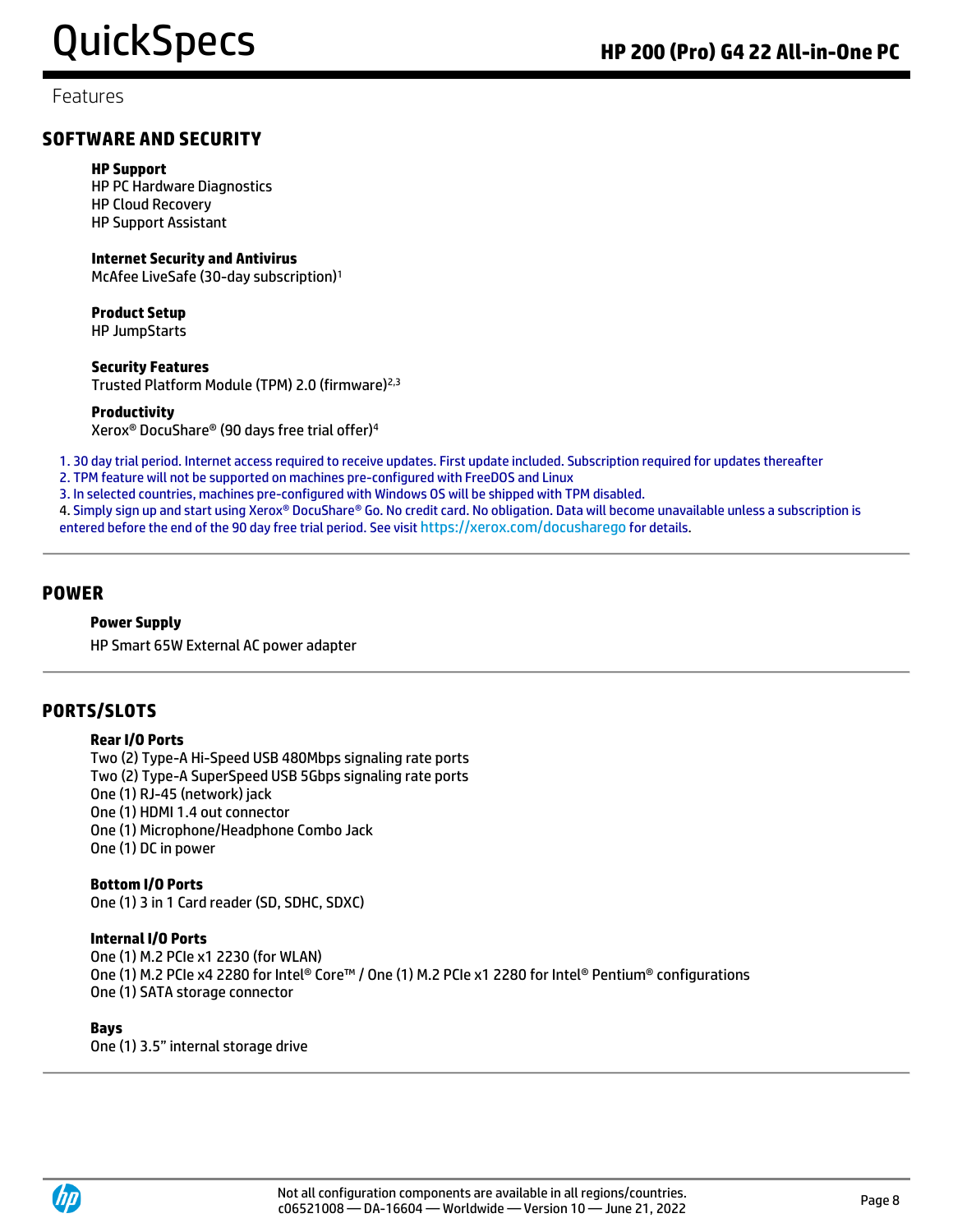### Features

# **WEIGHTS & DIMENSIONS**

| Weight                                            |                                                      |
|---------------------------------------------------|------------------------------------------------------|
| 21.5 Non-Touch Product Weight (Unboxed)           | <b>Without Stand</b><br>5.15 kg, 11.35 lbs           |
|                                                   | <b>Basic Stand</b><br>5.7 kg, 12.57 lbs              |
| 21.5 Shipping Weight (Boxed)                      | 8.16 kg, 17.99 lbs                                   |
|                                                   |                                                      |
| 21.5 Shipping Weight (Pallet)                     | 167.61 kg, 369.52 lbs                                |
| <b>Dimension</b>                                  |                                                      |
| <b>21.5 System Dimensions</b>                     | <b>Without Stand</b><br>490.3 x 322.0 x 58.1 mm      |
|                                                   | 19.3 x 12.68 x 2.29 in                               |
|                                                   | <b>Basic Stand</b>                                   |
|                                                   | 490.3 x 380.74 x 204.51 mm<br>19.3 x 14.99 x 8.05 in |
| <b>21.5 Shipping Dimensions (Boxed)</b>           | 593 x 478 x 243 mm, 23.35 x 18.82 x 9.57 in          |
| <b>21.5 Shipping Dimensions (Pallet)</b>          | 1186 x 972 x 1569 mm, 46.69 x 38.27 x 61.77 in       |
| 21.5 Pallet Quantity (including Touch, Non-Touch) | 24                                                   |

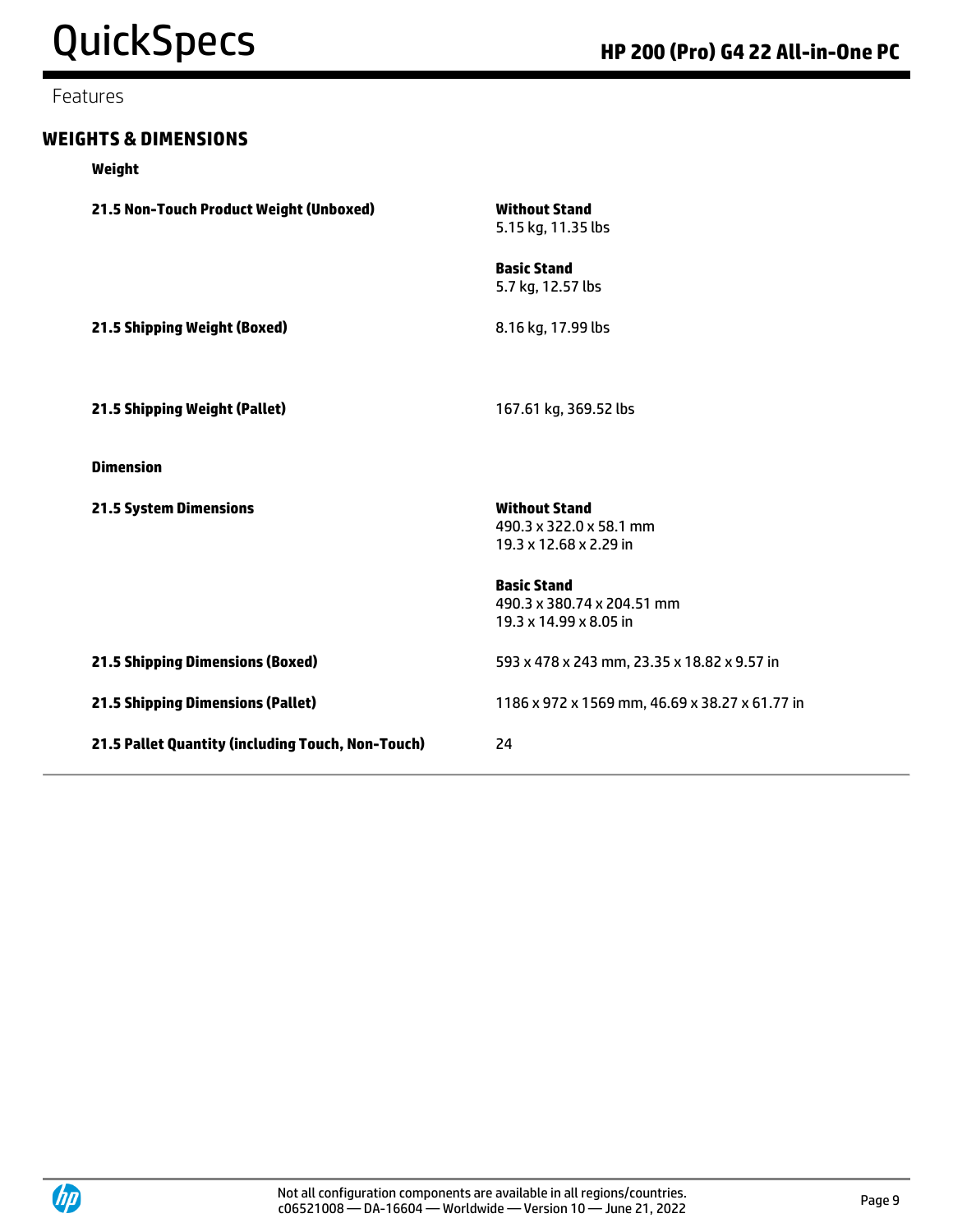Features

# **UNIT ENVIRONMENT AND OPERATING CONDITIONS<sup>9</sup>**

• Keep the computer away from excessive moisture, direct moisture and the extremes of heat and cold, to ensure that unit is operated within the specified operating range.

• Leave a 10.2 cm (4 in) clearance on all vented sides of the computer to permit the required airflow.

• Never restrict airflow into the computer by blocking any vents or air intakes.

• Do not stack computers on top of each other or place computers so near each other that they are subject to each other's recirculated or preheated air.

• Occasionally clean the air vents on the front, back, and any other vented side of the computer. Lint, dust and other foreign matter can block the vents and limit the airflow.

• If the computer is to be operated within a separate enclosure, intake and exhaust ventilation must be provided on the enclosure, and the same operating guidelines listed above will still apply.

| <b>Temperature Range</b>                | Operating: 50° to 95° F (10° to 35° C)*<br>Non-operating: -22° to 140° F(-30° to 60° C)                   |
|-----------------------------------------|-----------------------------------------------------------------------------------------------------------|
| <b>Relative Humidity</b>                | Operating: 10% to 90% (non-condensing at ambient)<br>Non-operating: 5% to 95% (non-condensing at ambient) |
| <b>Maximum Altitude (unpressurized)</b> | Operating: 5000m<br>Non-operating: 50000ft (15240 m)                                                      |

**NOTE:**. Operating temperature is de-rated 1.0 deg C per 300 m (1000 ft) to 3000 m (10,000 ft) above sea level, no direct sustained sunlight. Maximum rate of change is 10 deg C/Hr. The upper limit may be limited by the type and number of options installed.

# **ENVIRONMENTAL & INDUSTRY**

**Eco-Label Certifications & declarations** This product has received or is in the process of being certified to the following approvals and may be labeled with one or more of these marks:

- IT ECO declaration
- US ENERGY STAR®
- US Federal Energy Management Program (FEMP)
- EPEAT<sup>D</sup> Gold registered in the United States. Se[e http://www.epeat.net](http://www.epeat.net/) for registration status in your country.
- TCO Certified
- China Energy Conservation Program (CECP)
- China State Environmental Protection Administration (SEPA)
- Taiwan Green Mark
- Korea Eco-label
- Japan PC Green label
- Commission Regulation (EC) No 617/2013 (ErP Lot 3)

#### **Energy Consumption (in accordance with US ENERGY STAR® test method)**

Normal Operation (Short idle) Normal Operation (Long idle) Sleep Off

**System Configuration** The configuration used for the Energy Consumption and Declared Noise Emissions data for the Desktop model is based on a "Typically Configured Desktop".

**115VAC, 60Hz 230VAC, 50Hz 100VAC, 50Hz**

**NOTE:** Energy efficiency data listed is for an ENERGY STAR® certified product if offered within the model family. HP computers marked with the ENERGY STAR® Logo are compliant with the applicable U.S. Environmental Protection Agency (EPA) ENERGY STAR® specifications for computers. If a model family does not offer ENERGY STAR® certified configurations, then energy efficiency data listed is for a typically configured PC featuring a hard disk drive, a high

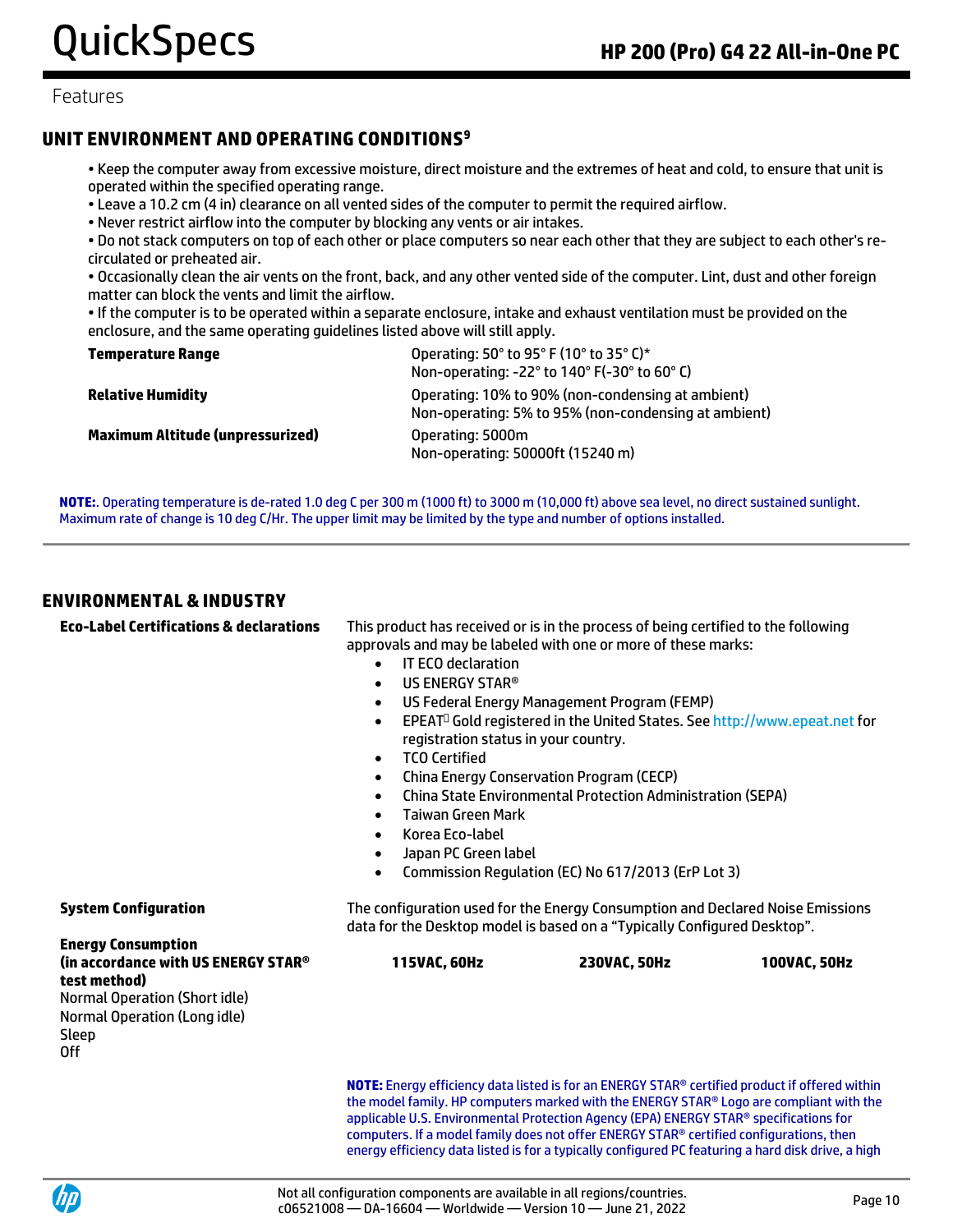| Features                                                                                                                                      |                                     |                                                                                                                             |                                                                                                                                                                                                                                                                                                                                                    |                                                                                                                                                                                                                                         |
|-----------------------------------------------------------------------------------------------------------------------------------------------|-------------------------------------|-----------------------------------------------------------------------------------------------------------------------------|----------------------------------------------------------------------------------------------------------------------------------------------------------------------------------------------------------------------------------------------------------------------------------------------------------------------------------------------------|-----------------------------------------------------------------------------------------------------------------------------------------------------------------------------------------------------------------------------------------|
|                                                                                                                                               |                                     | http://www.hp.com/go/options                                                                                                | efficiency power supply, and a Microsoft Windows® operating system. Search keyword<br>generator on HP's 3rd party option store for solar generator accessories at                                                                                                                                                                                  |                                                                                                                                                                                                                                         |
| <b>Heat Dissipation*</b><br><b>Normal Operation (Short idle)</b><br>Normal Operation (Long idle)<br>Sleep<br>Off                              |                                     | 115VAC, 60Hz                                                                                                                | 230VAC, 50Hz                                                                                                                                                                                                                                                                                                                                       | 100VAC, 50Hz                                                                                                                                                                                                                            |
|                                                                                                                                               | is attained for one hour.           |                                                                                                                             |                                                                                                                                                                                                                                                                                                                                                    | NOTE: Heat dissipation is calculated based on the measured watts, assuming the service level                                                                                                                                            |
| <b>Declared Noise Emissions</b><br>(in accordance with<br>ISO 7779 and ISO 9296)<br>Typically Configured - Idle<br>Fixed Disk - Random writes |                                     | <b>Sound Power</b><br>(L <sub>WAd</sub> , bels)                                                                             |                                                                                                                                                                                                                                                                                                                                                    | <b>Sound Pressure</b><br>(L <sub>DAm</sub> , decibels)                                                                                                                                                                                  |
| <b>Longevity and Upgrading</b>                                                                                                                |                                     | after the end of production.                                                                                                | This product can be upgraded, possibly extending its useful life by several years.<br>Upgradeable features and/or components contained in the product may include:                                                                                                                                                                                 | Spare parts are available throughout the warranty period and or for up to "5" years                                                                                                                                                     |
| <b>Batteries</b>                                                                                                                              |                                     |                                                                                                                             | This battery(s) in this product comply with EU Directive 2006/66/EC                                                                                                                                                                                                                                                                                |                                                                                                                                                                                                                                         |
|                                                                                                                                               |                                     | Batteries used in the product do not contain:<br>Mercury greater the 1ppm by weight<br>Cadmium greater than 20ppm by weight |                                                                                                                                                                                                                                                                                                                                                    |                                                                                                                                                                                                                                         |
|                                                                                                                                               | <b>Battery type: Lithium</b>        | Battery size: CR2032 (coin cell)                                                                                            |                                                                                                                                                                                                                                                                                                                                                    |                                                                                                                                                                                                                                         |
| <b>Additional Information</b>                                                                                                                 | $\bullet$<br>$\bullet$<br>$\bullet$ | (RoHS) directive - 2011/65/EC.<br>IS011469 and IS01043.                                                                     | This HP product is designed to comply with the Waste Electrical and<br>Electronic Equipment (WEEE) Directive - 2002/96/EC.<br>This product is in compliance with California Proposition 65 (State of<br>California; Safe Drinking Water and Toxic Enforcement Act of 1986).<br>This product contains 38.3% post-consumer recycled plastic (by wt.) | This product is in compliance with the Restrictions of Hazardous Substances<br>Plastics parts weighing over 25 grams used in the product are marked per<br>This product is 95.8% recycle-able when properly disposed of at end of life. |
| <b>Packaging Materials</b>                                                                                                                    | External:                           | PAPER/Corrugated                                                                                                            |                                                                                                                                                                                                                                                                                                                                                    |                                                                                                                                                                                                                                         |
|                                                                                                                                               | Internal:                           |                                                                                                                             | PLASTIC/EPE (Expanded Polyethylene)<br>PLASTIC/Polyethylene low density<br>The plastic packaging material contains at least 90% recycled content.                                                                                                                                                                                                  |                                                                                                                                                                                                                                         |
| <b>Material Usage</b>                                                                                                                         | $\bullet$                           | Asbestos<br><b>Certain Azo Colorants</b>                                                                                    | limits (refer to the HP General Specification for the Environment at<br>http://www.hp.com/hpinfo/globalcitizenship/environment/pdf/gse.pdf):                                                                                                                                                                                                       | The corrugated paper packaging materials contains at least 80% recycled content.<br>This product does not contain any of the following substances in excess of regulatory                                                               |
|                                                                                                                                               | $\bullet$                           | retardants in plastics<br>Cadmium<br><b>Chlorinated Hydrocarbons</b>                                                        | Certain Brominated Flame Retardants - may not be used as flame                                                                                                                                                                                                                                                                                     |                                                                                                                                                                                                                                         |
|                                                                                                                                               |                                     |                                                                                                                             | Not all configuration components are available in all regions/countries.<br>c06521008 - DA-16604 - Worldwide - Version 10 - June 21, 2022                                                                                                                                                                                                          | Page 1                                                                                                                                                                                                                                  |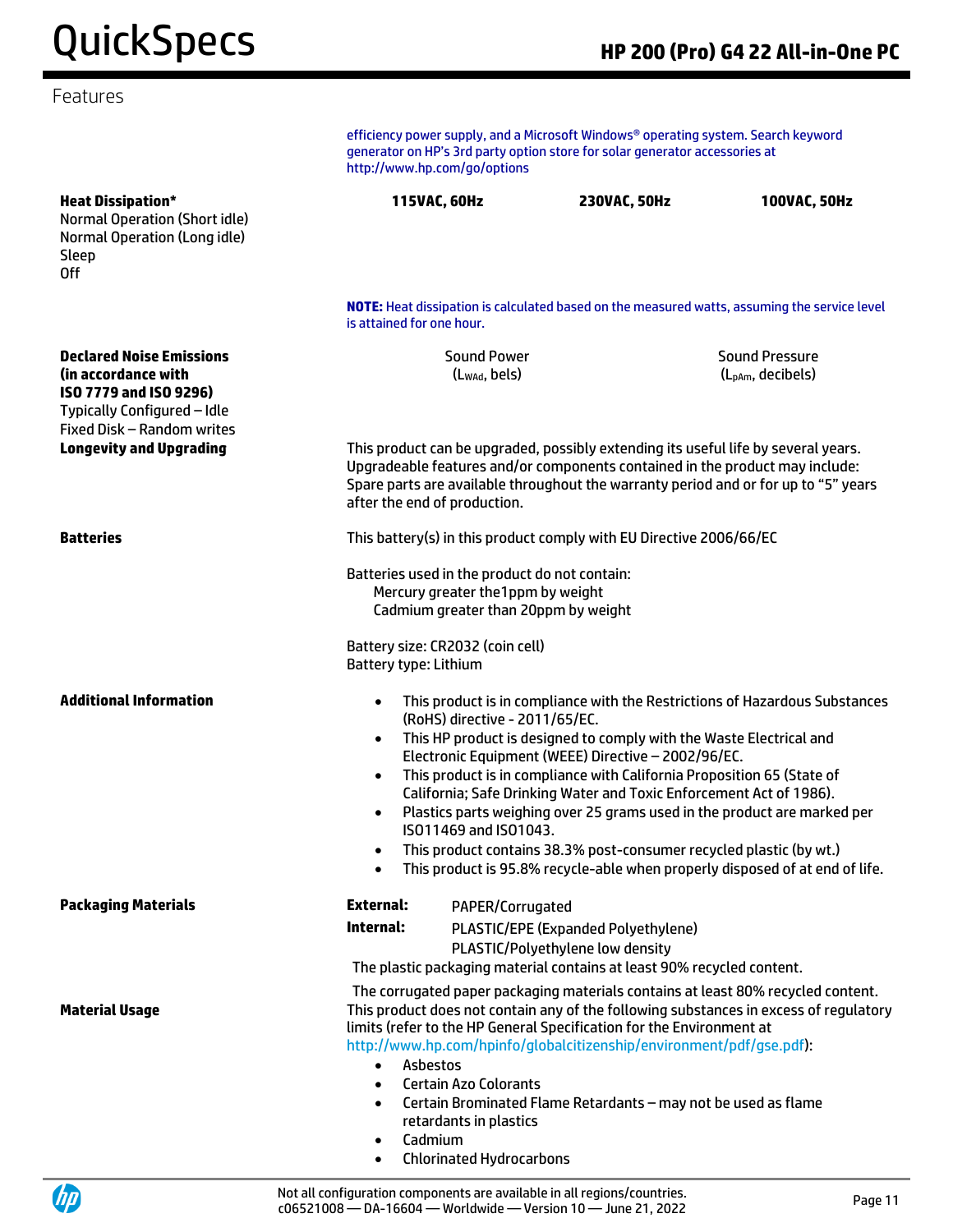| Features |
|----------|
|----------|

- Chlorinated Paraffins
- Formaldehyde
- Halogenated Diphenyl Methanes
- Lead carbonates and sulfates
- Lead and Lead compounds
- Mercuric Oxide Batteries
- Nickel finishes must not be used on the external surface designed to be frequently handled or carried by the user.
- Ozone Depleting Substances
- Polybrominated Biphenyls (PBBs)
- Polybrominated Biphenyl Ethers (PBBEs)
- Polybrominated Biphenyl Oxides (PBBOs)
- Polychlorinated Biphenyl (PCB)
- Polychlorinated Terphenyls (PCT)
- Polyvinyl Chloride (PVC) except for wires and cables, and certain retail packaging has been voluntarily removed from most applications.
- Radioactive Substances
- Tributyl Tin (TBT), Triphenyl Tin (TPT), Tributyl Tin Oxide (TBTO)

**Packaging Usage HP follows these quidelines to decrease the environmental impact of product** packaging:

- Eliminate the use of heavy metals such as lead, chromium, mercury and cadmium in packaging materials.
- Eliminate the use of ozone-depleting substances (ODS) in packaging materials.
- Design packaging materials for ease of disassembly.
- Maximize the use of post-consumer recycled content materials in packaging materials.
- Use readily recyclable packaging materials such as paper and corrugated materials.
- Reduce size and weight of packages to improve transportation fuel efficiency.
- Plastic packaging materials are marked according to ISO 11469 and DIN 6120 standards.

**End-of-life Management and Recycling** HP Inc. offers end-of-life HP product return and recycling programs in many geographic areas. To recycle your product, please go to: <http://www.hp.com/go/reuse-recycle> or contact your nearest HP sales office.

Products returned to HP will be recycled, recovered or disposed of in a responsible manner.

The EU WEEE directive (2002/95/EC) requires manufacturers to provide treatment information for each product type for use by treatment facilities. This information (product disassembly instructions) is posted on the Hewlett Packard web site at: [http://www.hp.com/go/recyclers.](http://www.hp.com/go/recyclers) These instructions may be used by recyclers and other WEEE treatment facilities as well as HP OEM customers who integrate and resell HP equipment.

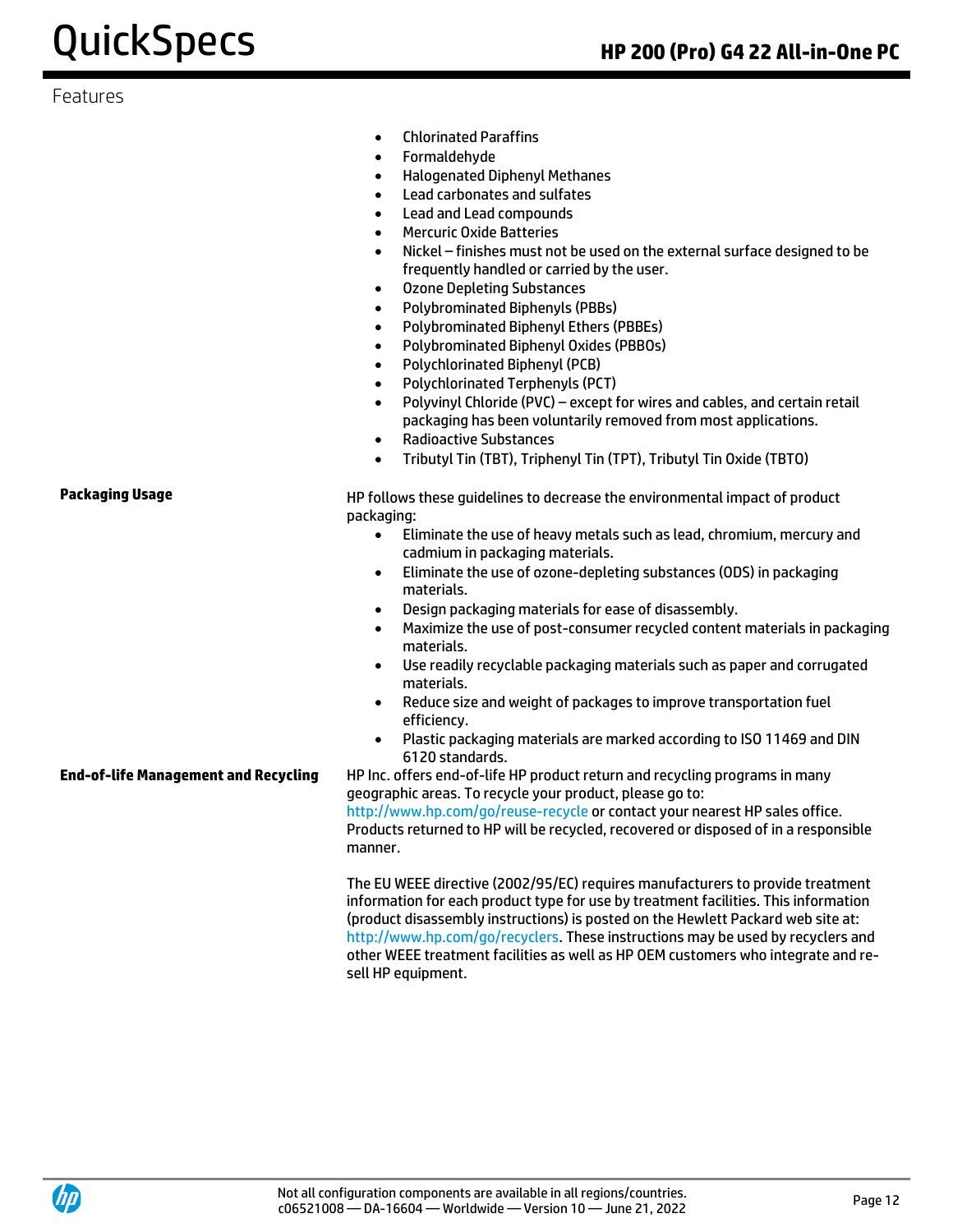### Features

**HP, Inc. Corporate Environmental Information**

For more information about HP's commitment to the environment:

#### Global Citizenship Report

<http://www.hp.com/hpinfo/globalcitizenship/gcreport/index.html> Eco-label certifications

<http://www8.hp.com/us/en/hp-information/environment/ecolabels.html> ISO 14001 certifications:

<http://h20195.www2.hp.com/V2/GetDocument.aspx?docname=c04755842> and

<http://www.hp.com/hpinfo/globalcitizenship/environment/pdf/cert.pdf>

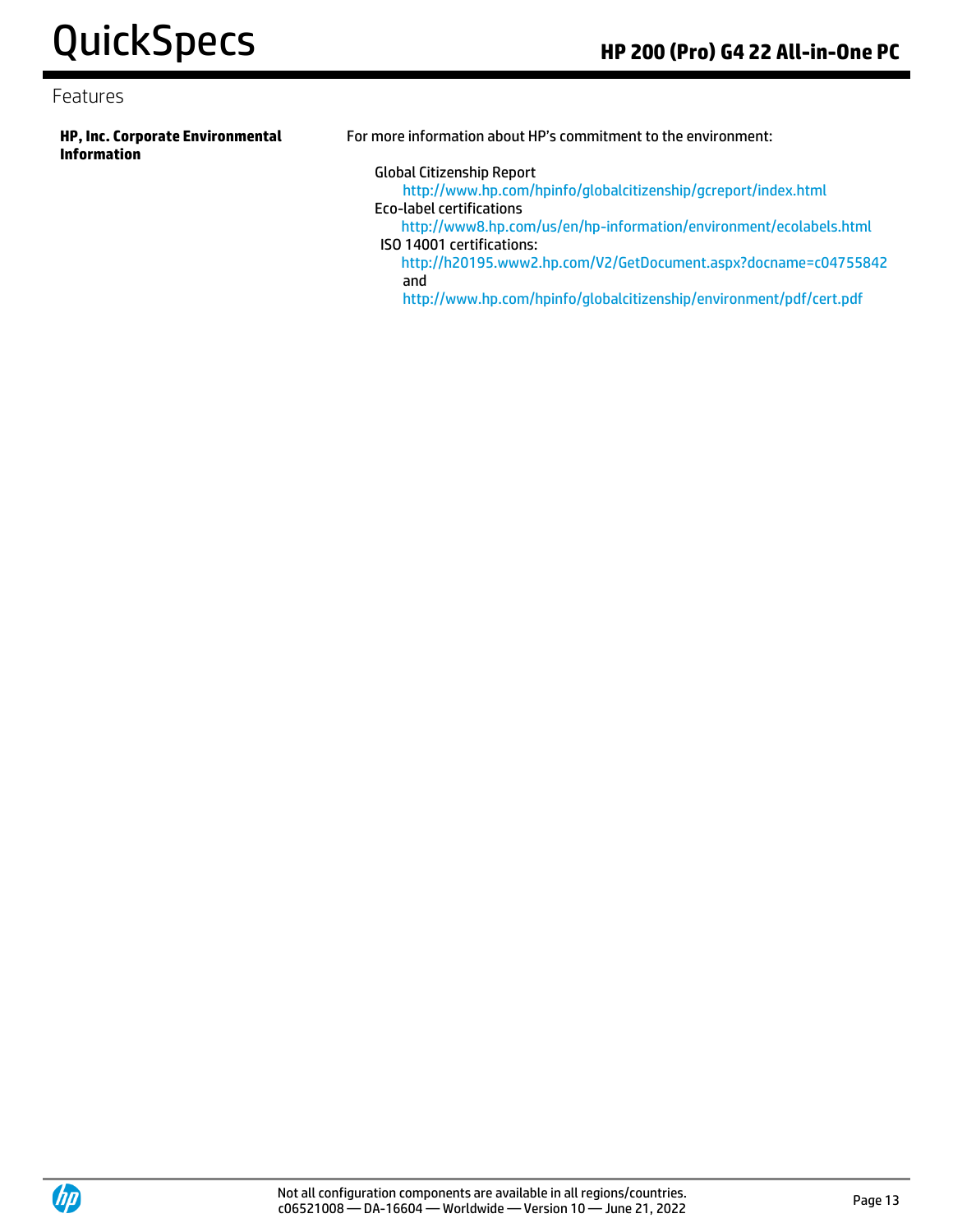Technical Specifications – Display

# **ALL-IN-ONE DISPLAY PANEL SPECIFICATIONS**

#### **21.5" diagonal FHD IPS anti-glare WLED-backlit (1920 x 1080)**

Non-touch

| <b>Type</b>                                     | IPS WLED Backlit LCD                                     |
|-------------------------------------------------|----------------------------------------------------------|
| Active area (mm)                                | 476.064 x 267.786                                        |
| <b>Native resolution (HxV)</b>                  | 1920 x 1080                                              |
| Refresh rate                                    | 60 Hz @ 1920 x 1080                                      |
| <b>Aspect ratio</b>                             | 16:9                                                     |
| Pixel pitch (HxV)(mm)                           | $0.24795 \times 0.24795$                                 |
| <b>Contrast ratio (typical)</b>                 | 1000:1                                                   |
| <b>Brightness (typical)</b>                     | 250 nits                                                 |
| Viewing angle (typical) (HxV)                   | $178°$ x $178°$                                          |
| <b>Backlight lamp life (to half brightness)</b> | 30,000 hours minimum                                     |
| <b>Color support</b>                            | Up to 16.7 million colors with the use of FRC technology |
| <b>Color gamut (typical)</b>                    | <b>NTSC 72%</b>                                          |
| Anti-glare                                      | Yes                                                      |
| <b>Response time (typical)</b>                  | 14ms                                                     |
| <b>Default color temperature</b>                | Warm (6500K)                                             |

**NOTE**: All performance specifications represent the typical specifications provided by HP's component manufacturers; actual performance may vary either higher or lower.

#### **21.5" diagonal FHD VA anti-glare WLED-backlit (1920 x 1080)**

Non-touch

| <b>Type</b>                                     | VA WLED Backlit LCD                                      |
|-------------------------------------------------|----------------------------------------------------------|
| Active area (mm)                                | 476.064 x 267.786                                        |
| Native resolution (HxV)                         | 1920 x 1080                                              |
| Refresh rate                                    | 60 Hz @ 1920 x 1080                                      |
| <b>Aspect ratio</b>                             | 16:9                                                     |
| Pixel pitch (HxV)(mm)                           | 0.24795 x 0.24795                                        |
| <b>Contrast ratio (typical)</b>                 | 3000:1                                                   |
| <b>Brightness (typical)</b>                     | 250nits                                                  |
| Viewing angle (typical) (HxV)                   | $178^\circ \times 178^\circ$                             |
| <b>Backlight lamp life (to half brightness)</b> | 30,000 hours minimum                                     |
| <b>Color support</b>                            | Up to 16.7 million colors with the use of FRC technology |
| <b>Color gamut (typical)</b>                    | <b>NTSC 72%</b>                                          |
| Anti-glare                                      | Yes                                                      |
| <b>Response time (typical)</b>                  | 18 <sub>ms</sub>                                         |
| Default color temperature                       | Warm (6500K)                                             |

**NOTE**: All performance specifications represent the typical specifications provided by HP's component manufacturers; actual performance may vary either higher or lower.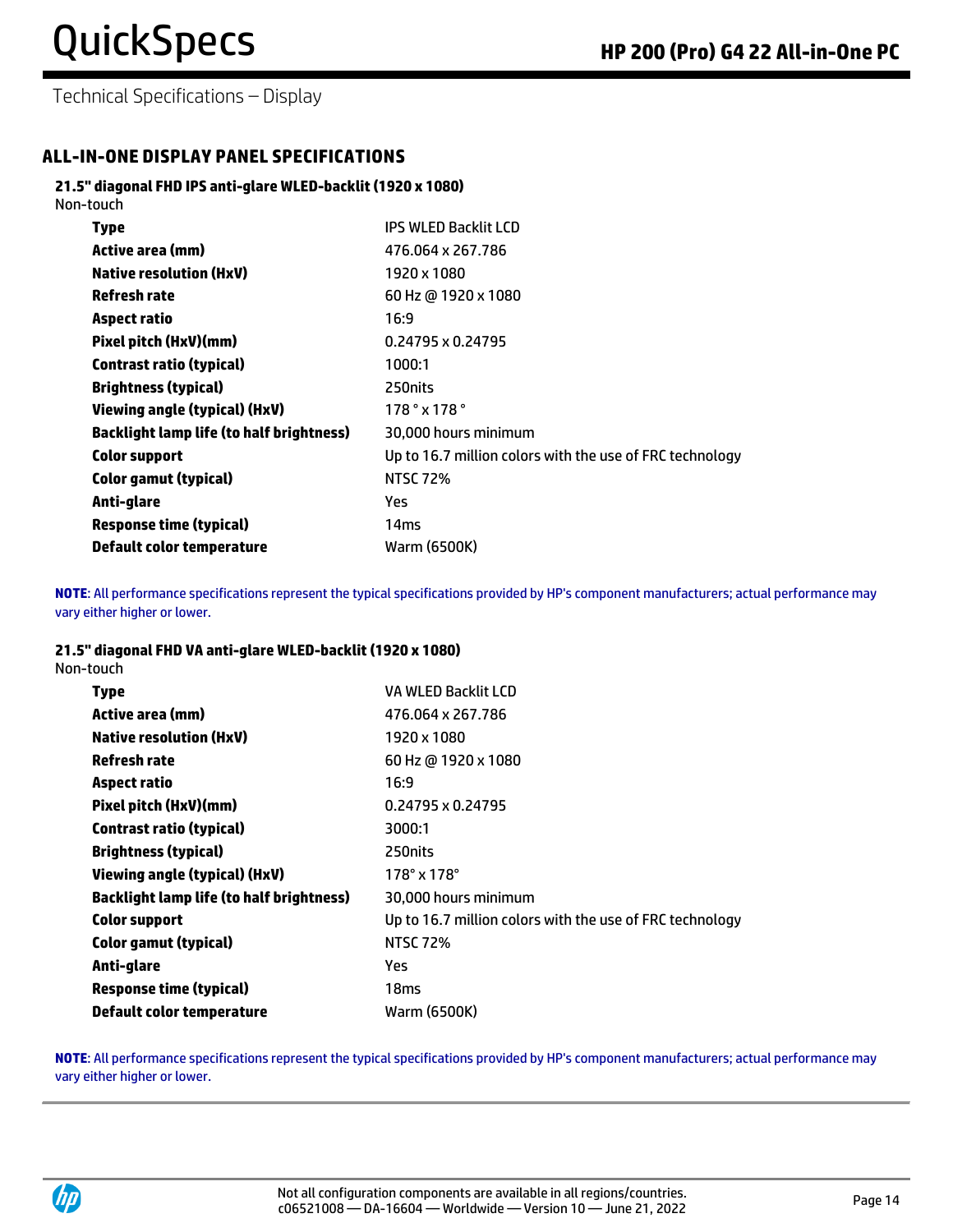Technical Specifications – Stand

# **ALL-IN-ONE STAND SPECIFICATIONS**



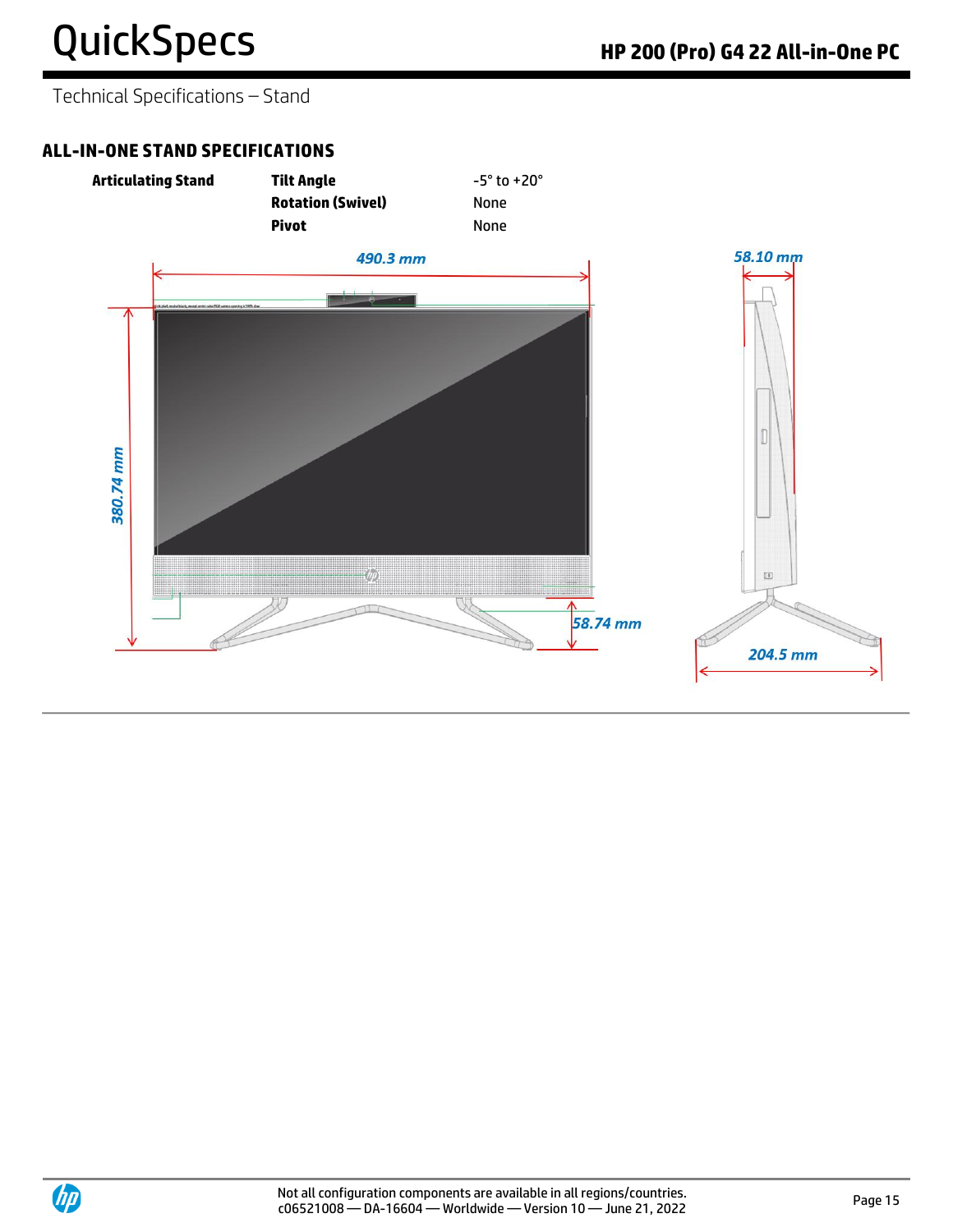Technical Specifications – Storage

# **STORAGE AND DRIVES**

| <b>500 GB 7200RPM 3.5in SATA HDD</b> |                                                               |
|--------------------------------------|---------------------------------------------------------------|
| Capacity                             | 500 GB                                                        |
| <b>Rotational Speed</b>              | 7,200 rpm                                                     |
| Interface                            | SATA 6.0 Gb/s                                                 |
| <b>Buffer Size</b>                   | 32 MB                                                         |
| <b>Logical Blocks</b>                | 976,773,168                                                   |
| Seek Time                            | 11 ms (Average)                                               |
| <b>Height</b>                        | 1 in/2.54 cm                                                  |
| Width                                | Media diameter: 3.5 in/8.89 cm<br>Physical size: 4 in/10.2 cm |
| <b>Operating Temperature</b>         | 41° to 131° F (5° to 55° C)                                   |
|                                      |                                                               |

**NOTE:** For hard drives and solid state drives, GB = 1 billion bytes. TB = 1 trillion bytes. Actual formatted capacity is less. Up to 36 GB (for Windows 10) of system disk is reserved for the system recovery software.

| 1 TB 7200RPM 3.5in SATA HDD  |                                                               |
|------------------------------|---------------------------------------------------------------|
| Capacity                     | 1 TB                                                          |
| <b>Rotational Speed</b>      | 7,200 rpm                                                     |
| Interface                    | SATA 6 Gb/s                                                   |
| <b>Buffer Size</b>           | 64 MB                                                         |
| Logical Blocks               | 1,953,525,168                                                 |
| <b>Seek Time</b>             | 11 ms (Average)                                               |
| Height                       | 1 in/2.54 cm                                                  |
| <b>Width (nominal)</b>       | Media diameter: 3.5 in/8.89 cm<br>Physical size: 4 in/10.2 cm |
| <b>Operating Temperature</b> | 41° to 131° F (5° to 55° C)                                   |

**NOTE:** For hard drives and solid state drives, GB = 1 billion bytes. TB = 1 trillion bytes. Actual formatted capacity is less. Up to 36 GB (for Windows 10) of system disk is reserved for the system recovery software.

| Capacity                     | 2 TB                     |
|------------------------------|--------------------------|
| <b>Rotational Speed</b>      | 7,200 rpm                |
| Interface                    | SATA 6 Gb/s              |
| <b>Buffer Size</b>           | 64 MB                    |
| <b>Logical Blocks</b>        | 3,907,029,168            |
| <b>Seek Time</b>             | 11 ms (Average)          |
| <b>Height</b>                | 1.028 in/26.11 mm        |
| Width (nominal)              | 4.0 in/101.6 mm          |
|                              | 41° to 131° F (5° to 55° |
| <b>Operating Temperature</b> | C)                       |

**NOTE:** For hard drives and solid state drives, GB = 1 billion bytes. TB = 1 trillion bytes. Actual formatted capacity is less. Up to 36 GB (for Windows 10) of system disk is reserved for the system recovery software.

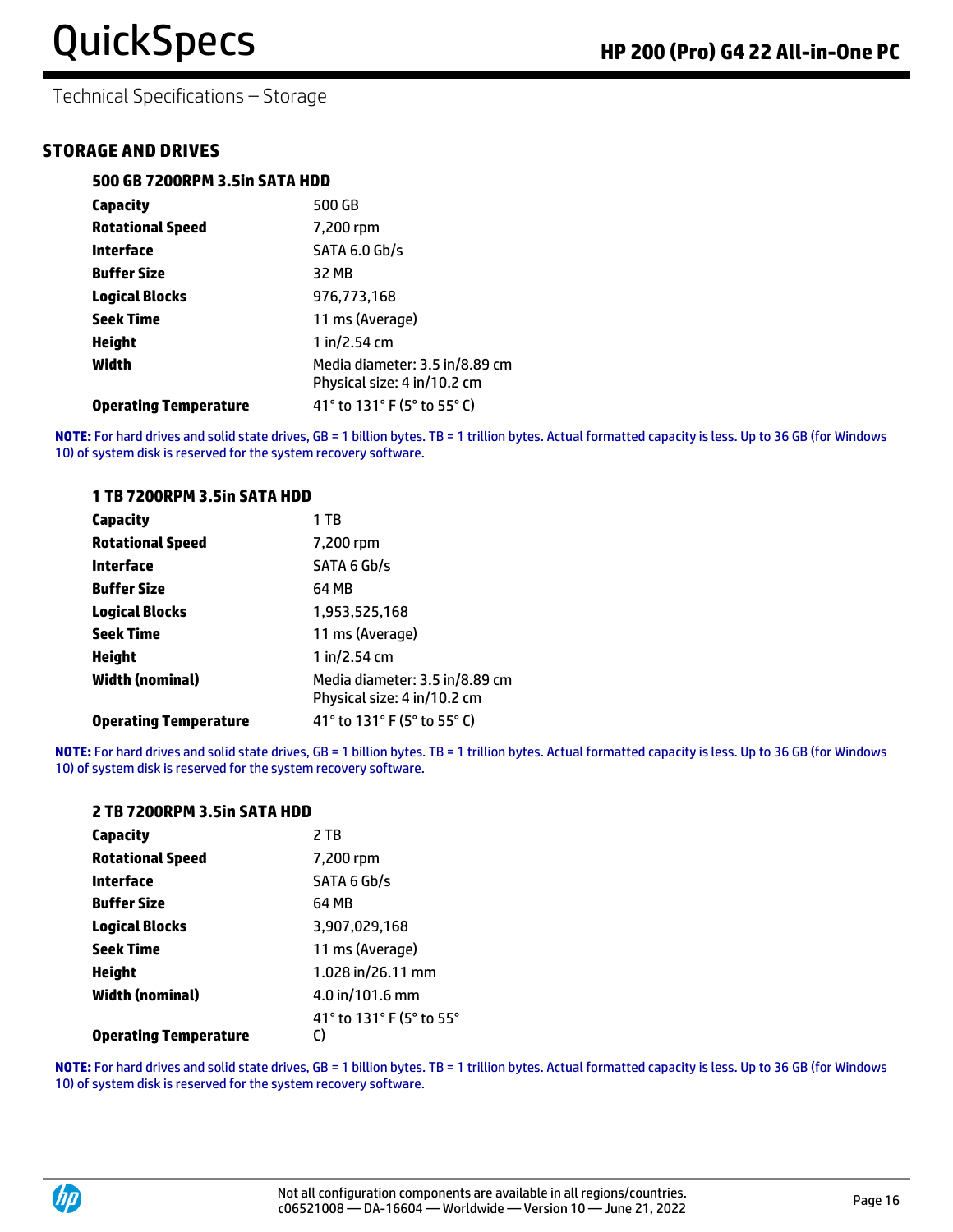Technical Specifications – Storage

**512 GB M.2 2280 PCIe NVMe SSD**

| 256 GB M.2 2280 PCIe NVMe SSD   |                                          |
|---------------------------------|------------------------------------------|
| <b>Drive Weight</b>             | < 10a                                    |
| Capacity                        | 256 GB                                   |
| <b>Height</b>                   | 2.38mm                                   |
| Length                          | 80 <sub>mm</sub>                         |
| Width                           | 22mm                                     |
| Interface                       | PCIE Gen3                                |
| <b>Maximum Sequential Read</b>  | Up to 1600MB/s                           |
| <b>Maximum Sequential Write</b> | Up to 780MB/s                            |
| Logical Blocks                  | 500,118,192                              |
| <b>Operating Temperature</b>    | 0° to 70°C (32° to 158°F) [ambient temp] |
| <b>Features</b>                 | APST; ASPM L1.2; NVME spec 1.2           |

**NOTE:** For hard drives and solid state drives, GB = 1 billion bytes. TB = 1 trillion bytes. Actual formatted capacity is less. Up to 36 GB (for Windows 10) of system disk is reserved for the system recovery software.

| <b>Drive Weight</b>             | < 10q                                    |
|---------------------------------|------------------------------------------|
| Capacity                        | 512 GB                                   |
| <b>Height</b>                   | 2.38mm                                   |
| Length                          | 80 <sub>mm</sub>                         |
| Width                           | 22mm                                     |
| Interface                       | PCIE Gen3                                |
| <b>Maximum Sequential Read</b>  | Up to 1600MB/s                           |
| <b>Maximum Sequential Write</b> | Up to 860MB/s                            |
| <b>Logical Blocks</b>           | 1,000,215,216                            |
| <b>Operating Temperature</b>    | 0° to 70°C (32° to 158°F) [ambient temp] |
| <b>Features</b>                 | APST; ASPM L1.2; NVME spec 1.2           |
|                                 |                                          |

**NOTE:** For hard drives and solid state drives, GB = 1 billion bytes. TB = 1 trillion bytes. Actual formatted capacity is less. Up to 36 GB (for Windows 10) of system disk is reserved for the system recovery software.

### **128 GB M.2 2280 PCIe NVMe Three Layer Cell SSD**

| <b>Drive Weight</b>             | < 10a                                    |
|---------------------------------|------------------------------------------|
| Capacity                        | 128 GB                                   |
| Height                          | 2.38mm                                   |
| Length                          | 80 <sub>mm</sub>                         |
| Width                           | 22mm                                     |
| Interface                       | <b>PCIE Gen3</b>                         |
| <b>Maximum Sequential Read</b>  | Up to 2800MB/s                           |
| <b>Maximum Sequential Write</b> | Up to 600MB/s                            |
| <b>Logical Blocks</b>           | 250,069,680                              |
| <b>Operating Temperature</b>    | 0° to 70°C (32° to 158°F) [ambient temp] |
| <b>Features</b>                 | APST; ASPM L1.2; NVME spec 1.2           |

**NOTE:** For hard drives and solid state drives, GB = 1 billion bytes. TB = 1 trillion bytes. Actual formatted capacity is less. Up to 36 GB (for Windows 10) of system disk is reserved for the system recovery software.

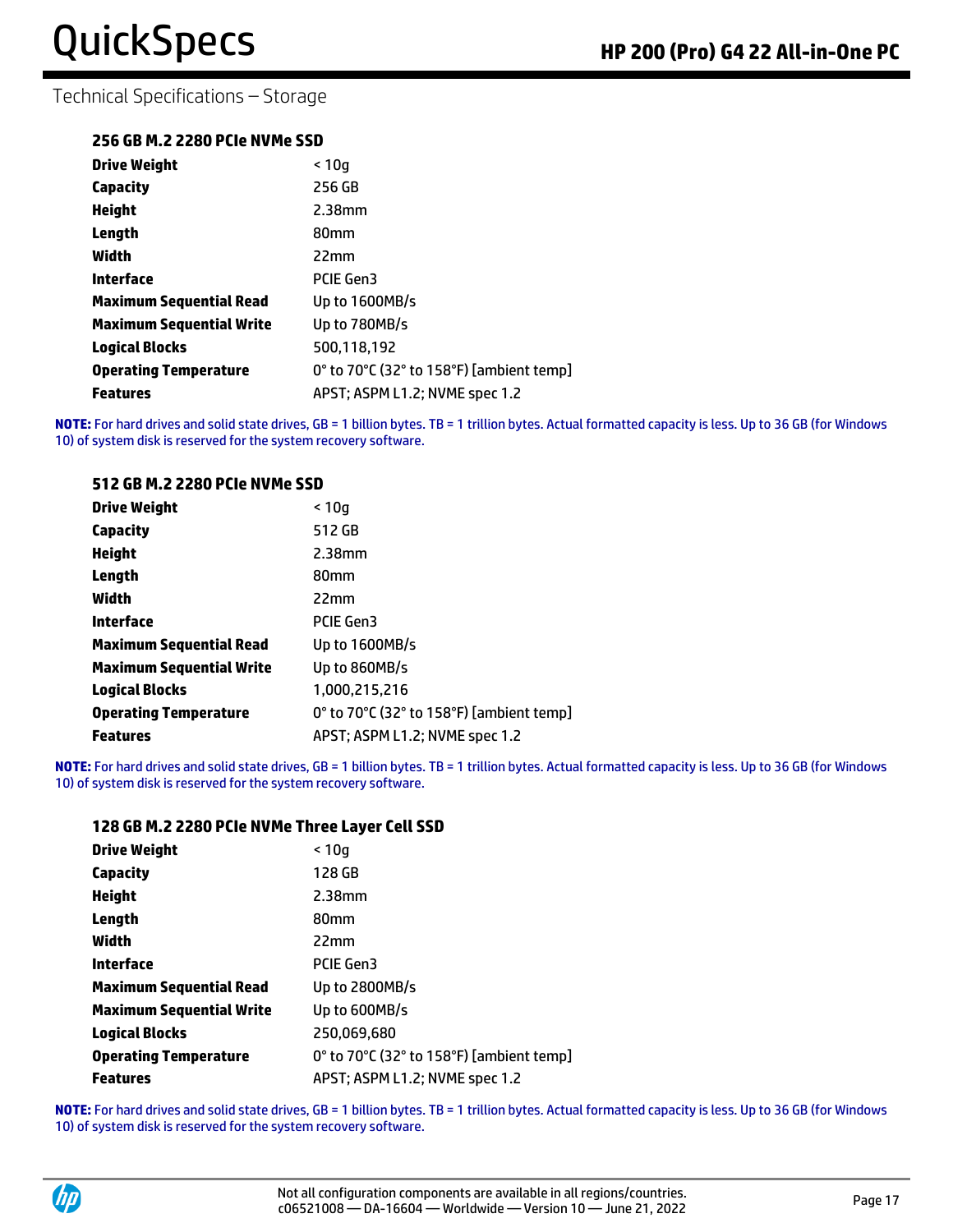Technical Specifications – Storage

### **256 GB M.2 2280 PCIe NVMe Three Layer Cell SSD**

| <b>Drive Weight</b>             | < 10q                                    |
|---------------------------------|------------------------------------------|
| <b>Capacity</b>                 | 256GB                                    |
| <b>Height</b>                   | 2.38mm                                   |
| Length                          | 80 <sub>mm</sub>                         |
| Width                           | 22mm                                     |
| Interface                       | <b>PCIE Gen3</b>                         |
| <b>Maximum Sequential Read</b>  | Up to 2700MB/s                           |
| <b>Maximum Sequential Write</b> | Up to 1000MB/s                           |
| <b>Logical Blocks</b>           | 500,118,192                              |
| <b>Operating Temperature</b>    | 0° to 70°C (32° to 158°F) [ambient temp] |
| <b>Features</b>                 | APST; ASPM L1.2; NVME spec 1.2           |

**NOTE:** For hard drives and solid state drives, GB = 1 billion bytes. TB = 1 trillion bytes. Actual formatted capacity is less. Up to 36 GB (for Windows 10) of system disk is reserved for the system recovery software.

#### **512 GB M.2 2280 PCIe NVMe Three Layer Cell SSD**

| <b>Drive Weight</b>             | < 10a                                    |
|---------------------------------|------------------------------------------|
| Capacity                        | 512 GB                                   |
| Height                          | 2.38mm                                   |
| Length                          | 80 <sub>mm</sub>                         |
| Width                           | 22mm                                     |
| Interface                       | PCIE Gen3                                |
| Maximum Sequential Read         | Up to 2900MB/s                           |
| <b>Maximum Sequential Write</b> | Up to 1100MB/s                           |
| <b>Logical Blocks</b>           | 1,000,215,216                            |
| <b>Operating Temperature</b>    | 0° to 70°C (32° to 158°F) [ambient temp] |
| <b>Features</b>                 | APST; ASPM L1.2; NVME spec 1.2           |

**NOTE:** For hard drives and solid state drives, GB = 1 billion bytes. TB = 1 trillion bytes. Actual formatted capacity is less. Up to 36 GB (for Windows 10) of system disk is reserved for the system recovery software.

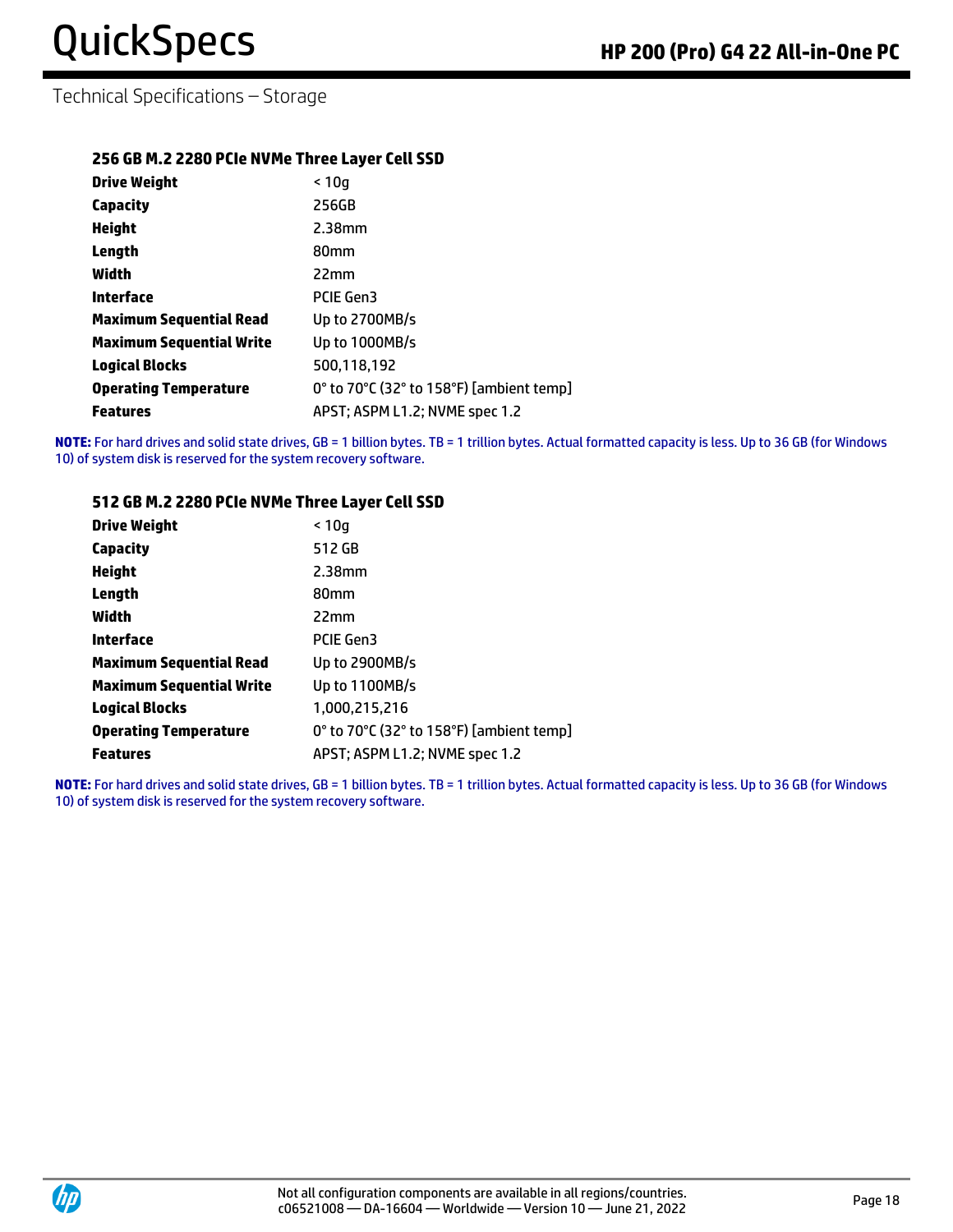Technical Specifications – Storage

| Height                                                          | 9.5 mm height                                                                                                                                                            |
|-----------------------------------------------------------------|--------------------------------------------------------------------------------------------------------------------------------------------------------------------------|
| <b>Orientation</b>                                              | Either horizontal or vertical                                                                                                                                            |
| Interface type                                                  | SATA/ATAPI                                                                                                                                                               |
| <b>Disc recording capacity</b>                                  | Up to 8.5 GB DL or 4.7 GB standard                                                                                                                                       |
| Dimensions (W x H x D)                                          | 5.04 x 0.37 x 5.0 in (128 x 9.5 x 127 mm) without bezel                                                                                                                  |
| Weight (max)                                                    | $0.31$ lb $(140q)$                                                                                                                                                       |
| <b>Write Speeds</b>                                             | DVD-R DL - Up to 6X<br>DVD+R - Up to 8X<br>DVD+RW - Up to 8X<br>DVD+R DL - Up to 6X<br>DVD-R - Up to 8X<br>DVD-RW - Up to 6X<br>CD-R - Up to 24X<br>CD-RW - Up to 10X    |
| <b>Read Speeds</b>                                              | DVD-RW, DVD+RW - Up to 8X<br>DVD-R DL, DVD+R DL - Up to 8X<br>DVD+R, DVD-R - Up to 8X<br>DVD-ROM DL, DVD-ROM - Up to 8X<br>CD-ROM, CD-R - Up to 24X<br>CD-RW - Up to 24X |
| <b>Access time</b><br>(typical reads, including<br>settling)    | Random DVD-ROM: 170 ms (typical), CD-ROM: 170 ms (typical)<br>Full Stroke DVD-ROM: 320 ms (typical), CD-ROM: 320 ms (typical)<br>Stop Time 6 seconds (typical)           |
| <b>Power</b>                                                    | Source Slimline SATA DC power receptacle<br>DC Power Requirement 5 VDC ± 5%-100 mV ripple p-p<br>DC Current 5 VDC (< 1000 mA typical, 1600 mA maximum)                   |
| <b>Environmental conditions</b><br>(operating - non-condensing) | Temperature 41° to 122° F (5° to 50° C)<br>Relative Humidity 10% to 80%<br>Maximum Wet Bulb Temperature 84°F (29°C)                                                      |

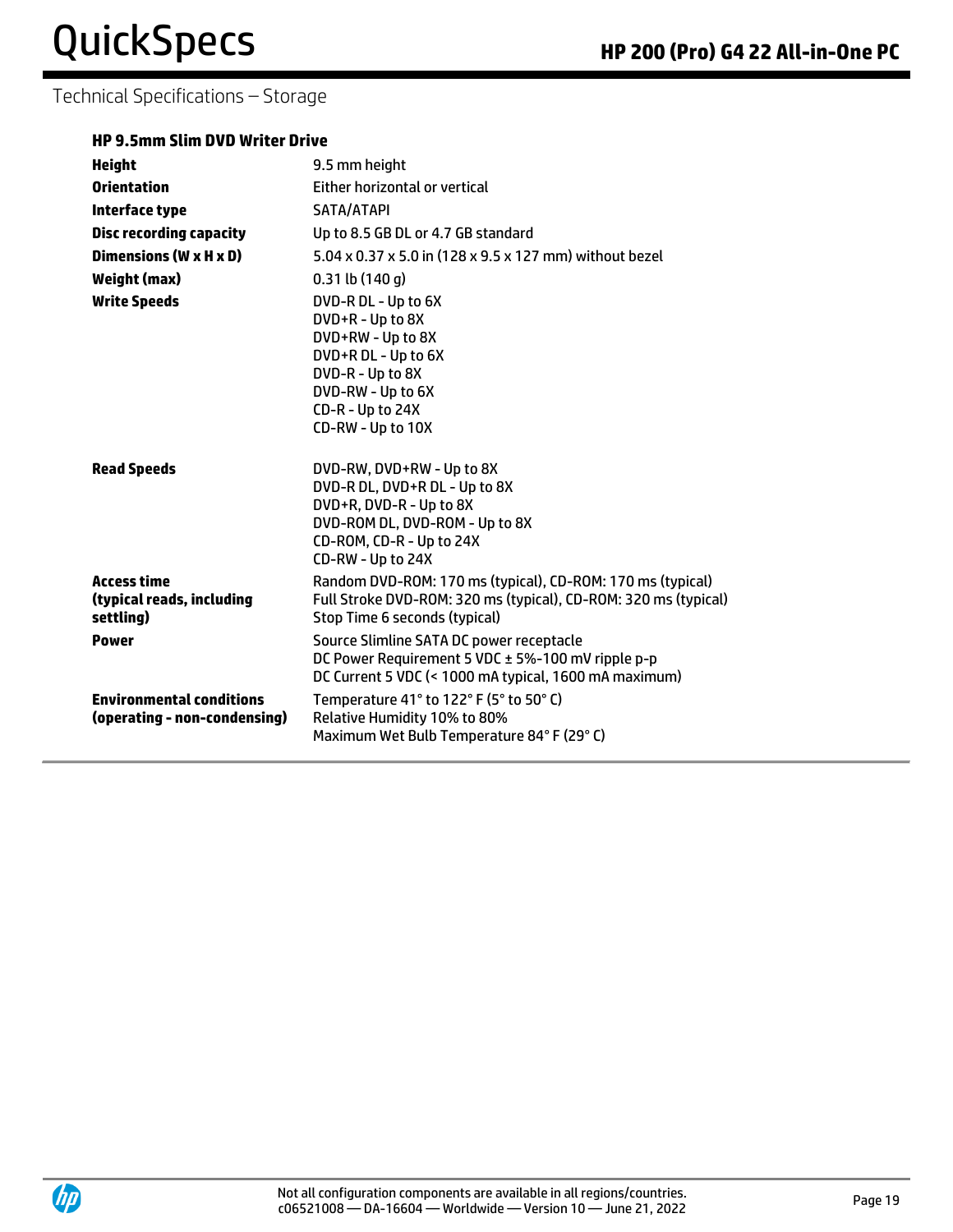Technical Specifications - Audio

# **HIGH DEFINITION AUDIO**

| Type                              | Integrated                                                                                                            |
|-----------------------------------|-----------------------------------------------------------------------------------------------------------------------|
| <b>HD Audio Codec</b>             | Realtek ALC3247 Audio Codec                                                                                           |
| <b>Audio I/O Ports</b>            | Rear 3.5mm combo (microphone/headphone) jack (32 Ohm) supporting CTIA and OMTP style<br>headset<br>Microphone(2K Ohm) |
| Analog Audio                      | Yes                                                                                                                   |
| <b>Internal Speaker Amplifier</b> | 2W per channel stereo amplifier for the internal speakers only                                                        |
| <b>Internal Speaker</b>           | Yes - Stereo Speaker                                                                                                  |
| <b>DAC Sampling Rates</b>         | 44.1 kHz/48 kHz/96 kHz/192 kHz                                                                                        |
| <b>ADC Sampling Rates</b>         | 44.1 kHz/48 kHz/96 kHz/192 kHz                                                                                        |

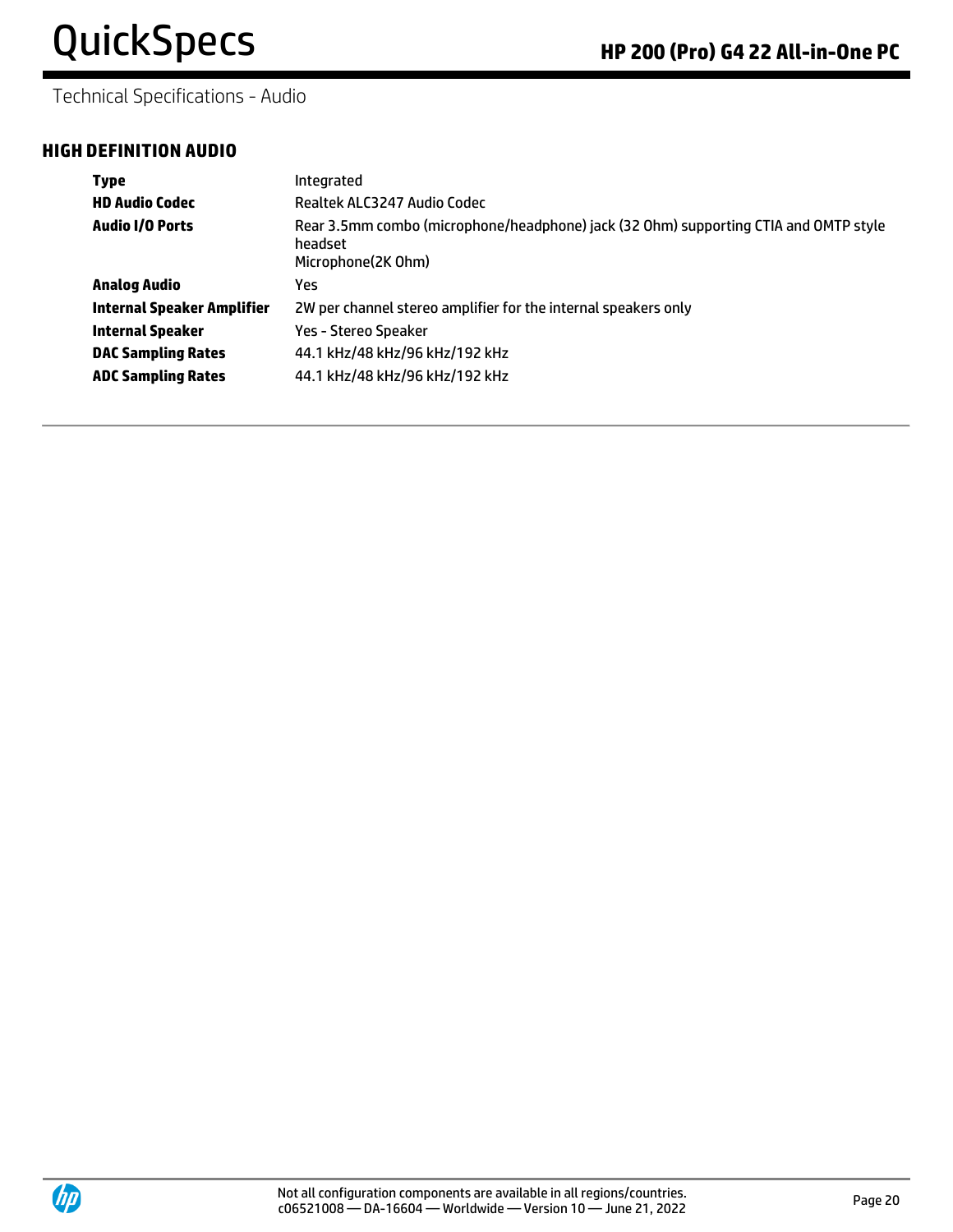Technical Specifications – Input/Output

# **INPUT/OUTPUT DEVICES**

#### **HP Universal USB Wired Keyboard**

|                                 | <b>Keys</b>                                  | 104, 105 layout (depending upon country)             |
|---------------------------------|----------------------------------------------|------------------------------------------------------|
| <b>Physical Characteristics</b> | <b>Dimensions</b><br>$(L \times W \times H)$ | 18.15 x 6.02 x 1.08 in (461 x 153 x 27.4 mm)         |
|                                 | Weight                                       | 1.32 lb (600g) min                                   |
|                                 | Operating voltage                            | 5 VDC, +/-5%                                         |
|                                 | Power consumption                            | 50mA Max (All LED on)                                |
| <b>Electrical</b>               | System interface                             | USB Type A plug connector                            |
|                                 | <b>ESD</b>                                   | Contact Discharge: 8 KV Air Discharge: 15 KV         |
|                                 | <b>EMI-RFI</b>                               | Conforms to FCC rules for a Class B computing device |
|                                 | <b>Keycaps</b>                               | Mid-profile design                                   |
|                                 | Switch actuation                             | 60±10g nominal peak force with tactile feedback      |
| <b>Mechanical</b>               | Switch life                                  | 10 million keystrokes (Life tester)                  |
|                                 | Switch type                                  | Contamination-resistant switch membrane              |
|                                 | Key-leveling mechanisms                      | For all double-wide and greater-length keys          |
|                                 | Cable length                                 | $6$ ft $(1.8 m)$                                     |
|                                 | <b>Acoustics</b>                             | 43-dBA maximum sound pressure level                  |
|                                 | Operating temperature                        | 50° to 122° F (10° to 50° C)                         |
|                                 | Non-operating temperature                    | -22° to 140° F (-30° to 60° C)                       |
|                                 | <b>Operating humidity</b>                    | 10% to 90% (non-condensing at ambient)               |
|                                 | Non-operating humidity                       | 20% to 80% (non-condensing at ambient)               |
| <b>Environmental</b>            | Operating shock                              | 40 g, six surfaces                                   |
|                                 | Non-operating shock                          | 80 g, six surfaces                                   |
|                                 | Operating vibration                          | 2-g peak acceleration                                |
|                                 | Non-operating vibration                      | 4-g peak acceleration                                |
|                                 | Drop (out of box)                            | 26 in (66 cm) on carpet, six-drop sequence           |
|                                 | Drop (in box)                                | 30 in (76.2 cm) on concrete, 16-drop sequence        |
|                                 |                                              |                                                      |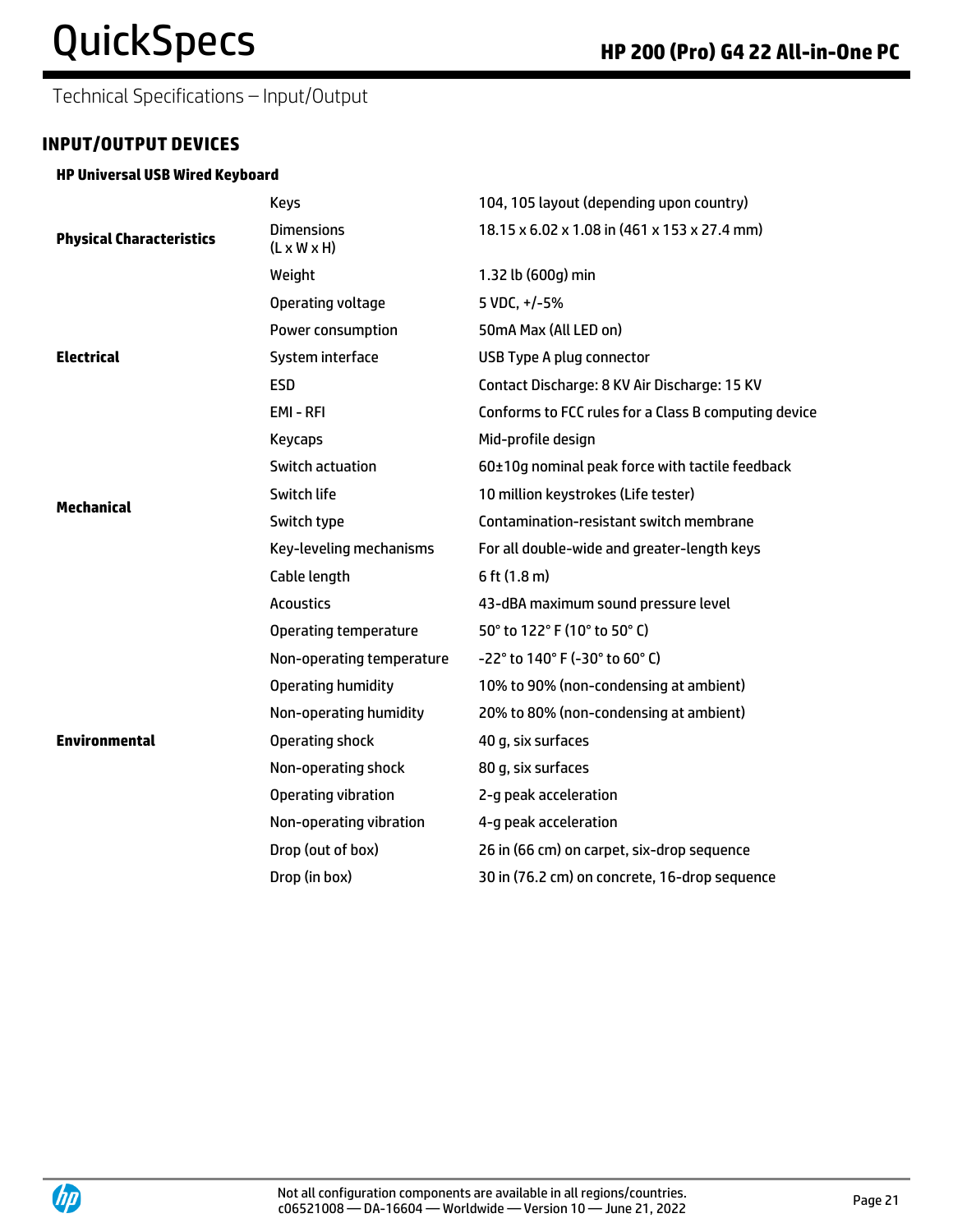Technical Specifications – Input/Output

#### **HP USB Universal Wired Mouse**

| <b>Dimensions</b> $(H \times L \times W)$ | 4.21 x 2.64 x 1.52 in (107 x 67 x 38.7 mmm) |                                        |
|-------------------------------------------|---------------------------------------------|----------------------------------------|
| Weight                                    | $0.19$ lb $(90q)$                           |                                        |
|                                           | Operating temperature                       | 50° to 122° F (10° to 50° C)           |
|                                           | Non-operating temperature                   | -22° to 140° F (-30° to 60° C)         |
|                                           | <b>Operating humidity</b>                   | 10% to 90% (non-condensing at ambient) |
| <b>Environmental</b>                      | Non-operating humidity                      | 20% to 80% (non-condensing at ambient) |
|                                           | Operating shock                             | 50 g, 6 surfaces                       |
|                                           | Non-operating shock                         | 80 g, 6 surfaces                       |
|                                           | Operating vibration                         | 2-g peak acceleration                  |
|                                           | Non-operating vibration                     | 4-g peak acceleration                  |
|                                           | Operating voltage                           | 5 VDC, +/-5%                           |
|                                           | Power consumption                           | 50mA Max                               |
| <b>Electrical</b>                         | Resolution                                  | 800, 1200, 1600 DPI                    |
|                                           | <b>Tracking speed</b>                       | 31 inch/sec (max)                      |
|                                           | <b>Tracking acceleration</b>                | 8G(max), 1G=9.8m/s3                    |
| <b>Mechanical</b>                         | Connector                                   | <b>USB 2.0</b>                         |
|                                           | Cable length                                | 6 ft (1.8 m)                           |

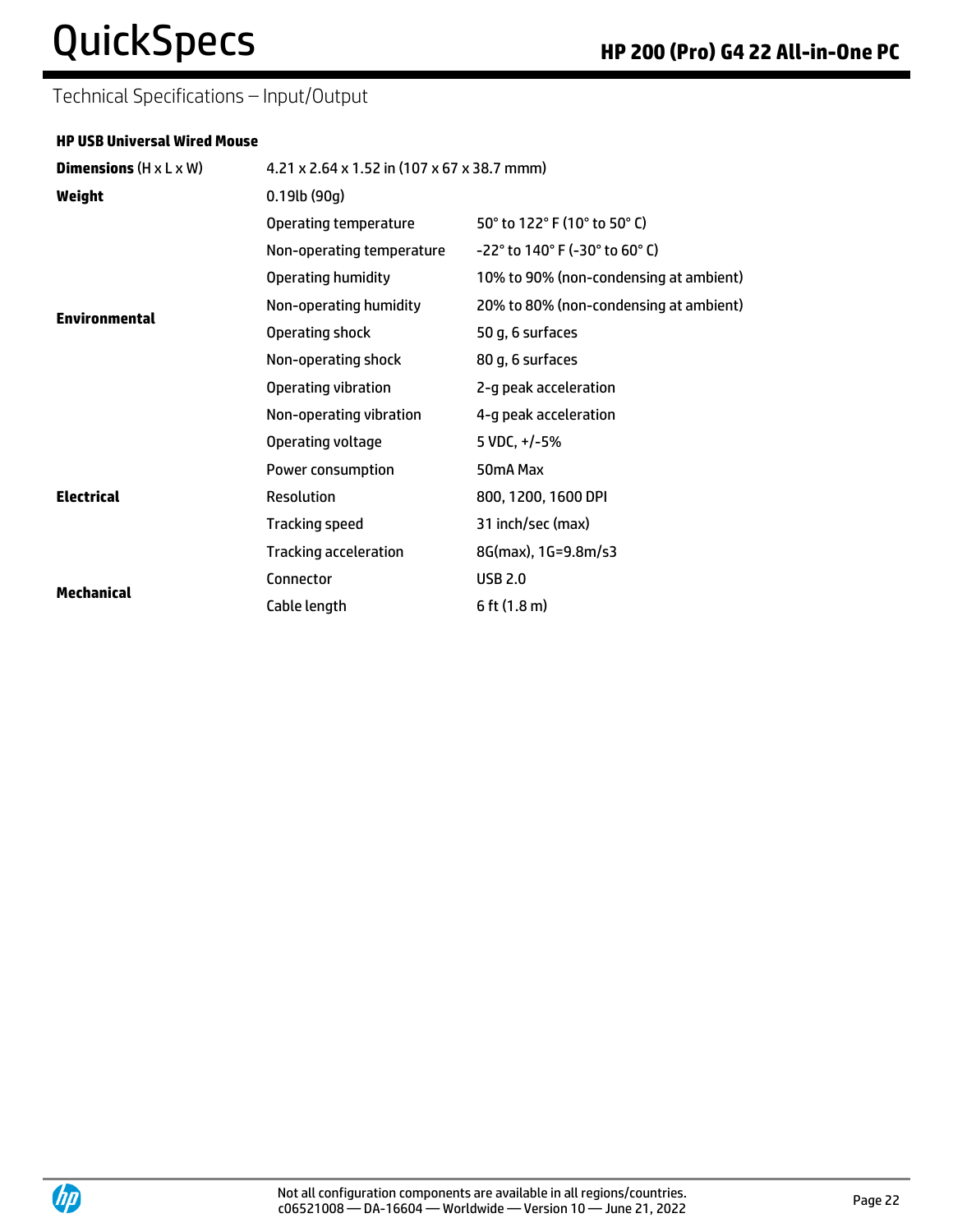Technical Specifications – Input/Output

#### **HP USB Optical Mouse**

| <b>Dimensions</b> $(H \times L \times W)$ | 4.53 x 2.50 x 1.40 in (115 x 63.46 x 35.48 mmm) |                                        |
|-------------------------------------------|-------------------------------------------------|----------------------------------------|
| Weight                                    | $0.18$ lb $(80q)$                               |                                        |
|                                           | Operating temperature                           | 50° to 122° F (10° to 50° C)           |
|                                           | Non-operating temperature                       | -22° to 140° F (-30° to 60° C)         |
|                                           | <b>Operating humidity</b>                       | 10% to 90% (non-condensing at ambient) |
| <b>Environmental</b>                      | Non-operating humidity                          | 20% to 80% (non-condensing at ambient) |
|                                           | Operating shock                                 | 40 g, six surfaces                     |
|                                           | Non-operating shock                             | 80 g, six surfaces                     |
|                                           | Operating vibration                             | 2-g peak acceleration                  |
|                                           | Non-operating vibration                         | 4-g peak acceleration                  |
|                                           | Operating voltage                               | 5 VDC, +/-5%                           |
|                                           | Power consumption                               | 50mA Max                               |
| <b>Electrical</b>                         | Resolution                                      | 1,000 DPI                              |
|                                           | Sensor                                          | Pixart PAN3606DL                       |
|                                           | <b>Tracking speed</b>                           | 30 inch/sec (max)                      |
|                                           | <b>Tracking acceleration</b>                    | 9G(max), 1G=9.8m/s2                    |
| <b>Mechanical</b>                         | Connector                                       | <b>USB 2.0</b>                         |
|                                           | Cable length                                    | 6 ft (1.8 m)                           |

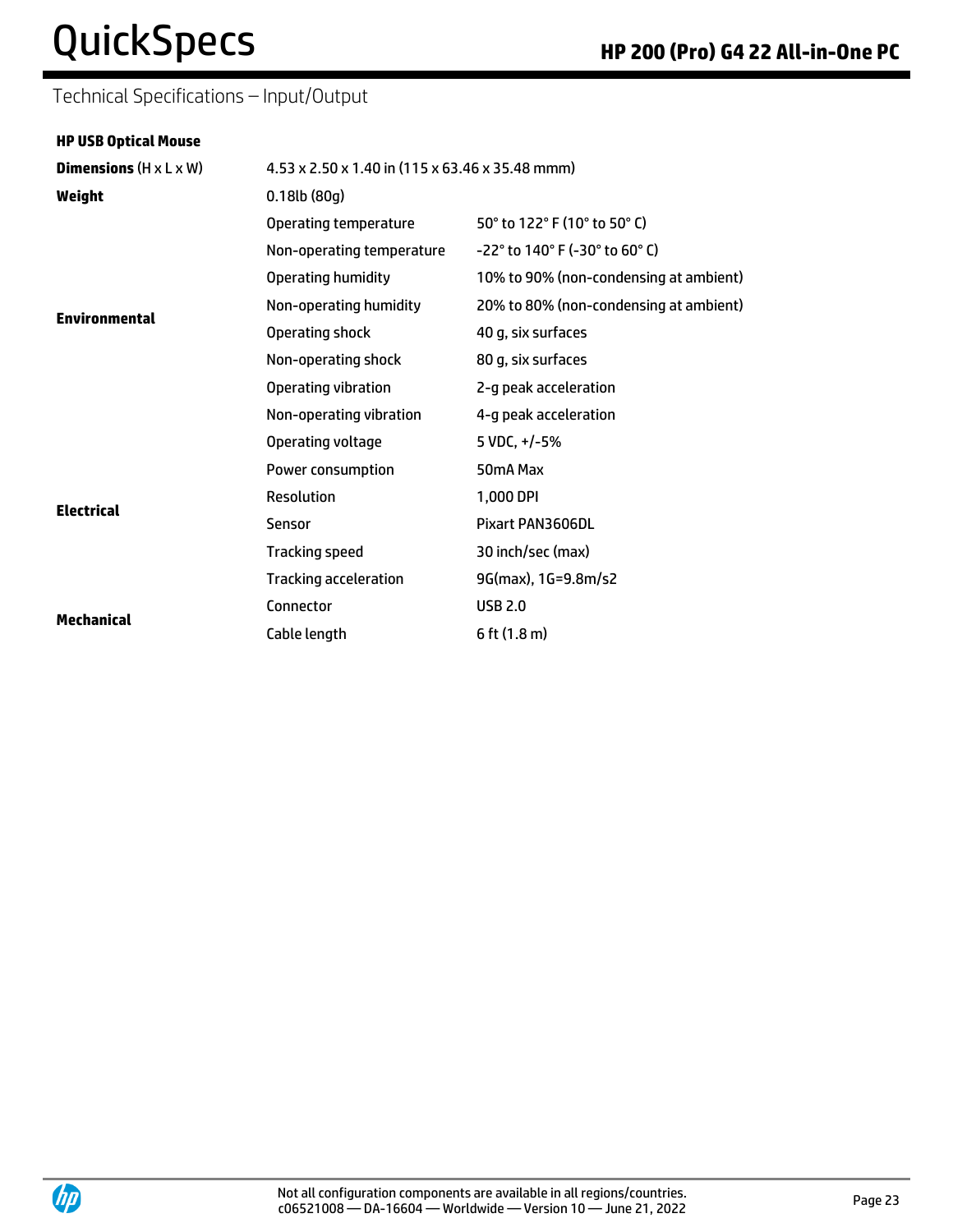Technical Specifications - Networking

# **NETWORKING/COMMUNICATIONS**

| <b>Realtek® RTL8111HSH-CG</b>      | <b>Ethernet Features</b> | 10 Mbit/s operation (10BASE-T; IEEE 802.3i; IEEE 802.3 clauses 13-14)       |
|------------------------------------|--------------------------|-----------------------------------------------------------------------------|
|                                    |                          |                                                                             |
| <b>Gigabit Ethernet Controller</b> |                          | 100 Mbit/s operation (100BASE-TX; IEEE 802.3u; IEEE 802.3 clauses 21-30)    |
|                                    |                          | 1000 Mbit/s operation (1000BASE-T; IEEE 802.3ab; IEEE 8023 clauses 40)      |
|                                    |                          | Auto-Negotiation (Automatic Speed Selection)                                |
|                                    |                          | Full Duplex Operation at all Speeds, Half Duplex operation at 10 and 100    |
|                                    |                          | Mbit/s                                                                      |
|                                    |                          | IEEE 802.1p QoS (Quality of Service) Support                                |
|                                    |                          | IEEE 802.1q VLAN support                                                    |
|                                    |                          | IEEE 802.3x Flow Control (IEEE 802.3 clauses 31-32; configurable)           |
|                                    |                          | IEEE 802.3az EEE (Energy Efficient Ethernet)                                |
|                                    |                          | Jumbo Frame 9K                                                              |
|                                    |                          | Auto MDI/MDIX Crossover cable detection                                     |
|                                    | <b>Power Management</b>  | ACPI compliant - multiple power modes                                       |
|                                    |                          | Situation-sensitive features reduce power consumption                       |
|                                    |                          | Advanced link down power saving for reducing link down power consumption    |
|                                    |                          | Performance Features  TCP/IP/UDP Checksum Offload (configurable)            |
|                                    |                          | <b>Protocol Offload (ARP &amp; NS)</b>                                      |
|                                    |                          | Large send offload and Giant send offload                                   |
|                                    |                          | <b>Receiving Side Scaling</b>                                               |
|                                    | Manageability            | Wake-on-LAN from standby and hibernation (Magic Packet and Microsoft        |
|                                    |                          | Wake-Up Frame); Wake-on-LAN from off (Magic Packet only)                    |
|                                    |                          | <b>PXE 2.1 Remote Boot</b>                                                  |
|                                    |                          | Statistics Gathering (SNMP MIB II, Ethernet-like MIB, Ethernet MIB (802.3x, |
|                                    |                          | lclause 30))                                                                |
|                                    |                          | Comprehensive diagnostic and configuration software suite                   |
|                                    |                          | Virtual Cable Doctor for Ethernet cable status                              |
|                                    | Interface                |                                                                             |
|                                    |                          | PCI Express 1.1 x1 to fully support ASPM LOs/L1 and CLKREQ                  |
|                                    |                          | <b>NIC Device Driver Name PCIe GBE Ethernet Family Controller</b>           |

#### **WLAN\***

|                                               | Realtek RTL8822CE Wi-Fi 5 <sup>1</sup> (802.11ac) 2x2 with Bluetooth <sup>®</sup> M.2                                                             |
|-----------------------------------------------|---------------------------------------------------------------------------------------------------------------------------------------------------|
| <b>Wireless LAN Standards</b>                 | IEEE 802.11a                                                                                                                                      |
|                                               | IEEE 802.11b                                                                                                                                      |
|                                               | IEEE 802.11g                                                                                                                                      |
|                                               | IEEE 802.11n                                                                                                                                      |
|                                               | IEEE 802.11ac                                                                                                                                     |
|                                               | IEEE 802.11d                                                                                                                                      |
|                                               | IEEE 802.11e                                                                                                                                      |
|                                               | IEEE 802.11h                                                                                                                                      |
|                                               | <b>IEEE 802.11i</b>                                                                                                                               |
|                                               | <b>IEEE 802.11k</b>                                                                                                                               |
|                                               | IEEE 802.11r                                                                                                                                      |
|                                               | <b>IEEE 802.11v</b>                                                                                                                               |
|                                               |                                                                                                                                                   |
| backwards compatible with prior 802.11 specs. | *NOTE: Wireless access point and internet service required and sold separately. Availability of public wireless access points limited. Wi-Fi 5 is |
| <b>Interoperability</b>                       | Wi-Fi <sup>®</sup> certified                                                                                                                      |
| <b>Frequency Band</b>                         | 802.11 <sub>b</sub> /q/n                                                                                                                          |
|                                               | $\cdot$ 2.402 - 2.482 GHz                                                                                                                         |
|                                               | 802.11a/n                                                                                                                                         |
|                                               | $\bullet$ 4.9 – 4.95 GHz (Japan)                                                                                                                  |
|                                               | $• 5.15 - 5.25$ GHz                                                                                                                               |
|                                               |                                                                                                                                                   |

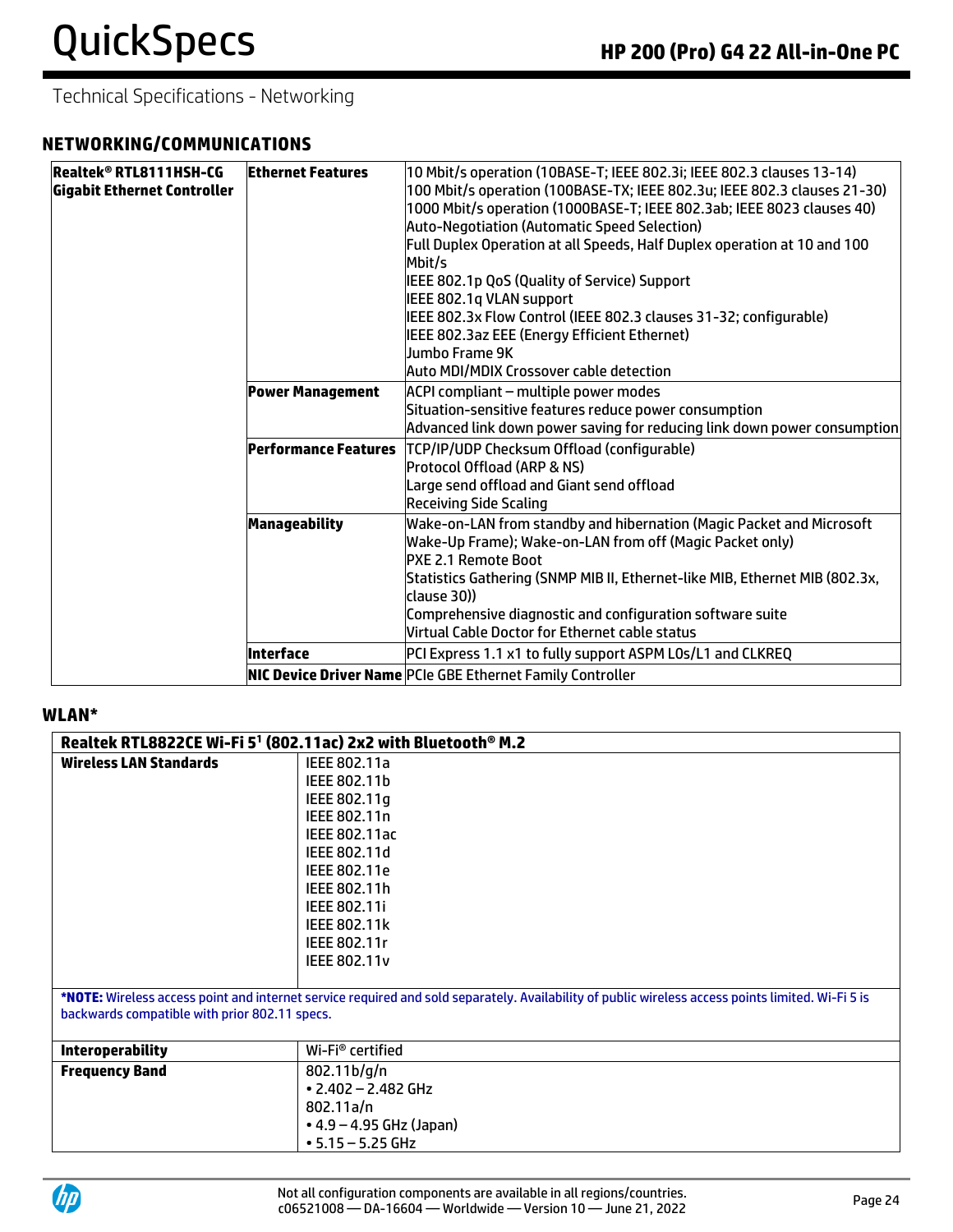|                                         | $• 5.25 - 5.35$ GHz                                                            |                                                                                      |  |
|-----------------------------------------|--------------------------------------------------------------------------------|--------------------------------------------------------------------------------------|--|
|                                         | $\cdot$ 5.47 – 5.725 GHz                                                       |                                                                                      |  |
|                                         | $• 5.825 - 5.850$ GHz                                                          |                                                                                      |  |
| <b>Data Rates</b>                       | • 802.11b: 1, 2, 5.5, 11 Mbps                                                  |                                                                                      |  |
|                                         | • 802.11g: 6, 9, 12, 18, 24, 36, 48, 54 Mbps                                   |                                                                                      |  |
|                                         | • 802.11a: 6, 9, 12, 18, 24, 36, 48, 54 Mbps                                   |                                                                                      |  |
|                                         | • 802.11n: MCS 0 ~ MCS 15, (20MHz, and 40MHz)                                  |                                                                                      |  |
|                                         | • 802.11ac: MCS0 ~ MCS9, (1SS, and 2SS) (20MHz, 40MHz & 80MHz)                 |                                                                                      |  |
| <b>Modulation</b>                       | <b>Direct Sequence Spread Spectrum</b>                                         |                                                                                      |  |
|                                         | BPSK, QPSK, CCK, 16-QAM, 64-QAM, 256-QAM                                       |                                                                                      |  |
| Security <sup>2</sup>                   | • IEEE 64 / 128 bit WEP encryption for a/b/g mode only                         |                                                                                      |  |
|                                         | • AES-CCMP: 128 bit in hardware                                                |                                                                                      |  |
|                                         | • 802.1x authentication                                                        |                                                                                      |  |
|                                         | • WPA, WPA2: 802.1x. WPA-PSK, WPA2-PSK, TKIP, and AES.                         |                                                                                      |  |
|                                         | • WPA2 certification                                                           |                                                                                      |  |
|                                         | • IEEE 802.11i                                                                 |                                                                                      |  |
|                                         | • WAPI                                                                         |                                                                                      |  |
| <b>Network Architecture</b>             | Ad-hoc (Peer to Peer)                                                          |                                                                                      |  |
| <b>Models</b>                           |                                                                                | <b>Infrastructure (Access Point Required)</b>                                        |  |
| <b>Roaming</b>                          | IEEE 802.11 compliant roaming between access points                            |                                                                                      |  |
| Output Power <sup>3</sup>               | • 802.11b: +18.5dBm minimum                                                    |                                                                                      |  |
|                                         | • 802.11g: +17.5dBm minimum                                                    |                                                                                      |  |
|                                         | • 802.11a: +18.5dBm minimum                                                    |                                                                                      |  |
|                                         | • 802.11n HT20(2.4GHz): +15.5dBm minimum                                       |                                                                                      |  |
|                                         | • 802.11n HT40(2.4GHz): +14.5dBm minimum                                       |                                                                                      |  |
|                                         | • 802.11n HT20(5GHz): +15.5dBm minimum                                         |                                                                                      |  |
|                                         |                                                                                | • 802.11n HT40(5GHz): +14.5dBm minimum                                               |  |
|                                         | • 802.11ac VHT80(5GHz): +11.5dBm minimum                                       |                                                                                      |  |
|                                         | • 802.11ac VHT160(5GHz): +11.5dBm minimum                                      |                                                                                      |  |
| <b>Power Consumption</b>                | • Transmit mode: 2.0 W                                                         |                                                                                      |  |
|                                         | • Receive mode:1.6 W                                                           |                                                                                      |  |
|                                         | · Idle mode (PSP) 180 mW (WLAN Associated)                                     |                                                                                      |  |
|                                         | • Idle mode:50 mW (WLAN unassociated)                                          |                                                                                      |  |
|                                         | • Connected Standby/Modern Standby: 10mW                                       |                                                                                      |  |
|                                         | • Radio disabled: 8 mW                                                         |                                                                                      |  |
| <b>Power Management</b>                 | ACPI and PCI Express compliant power management                                |                                                                                      |  |
|                                         | 802.11 compliant power saving mode                                             |                                                                                      |  |
| <b>Receiver Sensitivity<sup>4</sup></b> | 802.11b, 1Mbps: -93.5dBm maximum                                               |                                                                                      |  |
|                                         | 802.11b, 11Mbps: -84dBm maximum                                                |                                                                                      |  |
|                                         | 802.11a/g, 6Mbps: -86dBm maximum                                               |                                                                                      |  |
|                                         | 802.11a/g, 54Mbps: -72dBm maximum                                              |                                                                                      |  |
|                                         | 802.11n, MCS07: -67dBm maximum                                                 |                                                                                      |  |
|                                         | 802.11n, MCS15: -64dBm maximum                                                 |                                                                                      |  |
|                                         | 802.11ac, MCS0: -84dBm maximum<br>802.11ac, MCS9: -59dBm maximum               |                                                                                      |  |
| Antenna type                            |                                                                                | High efficiency antenna with spatial diversity, mounted in the display enclosure Two |  |
|                                         |                                                                                | embedded dual band 2.4/5 GHz antennas are provided to the card to support WLAN MIMO  |  |
|                                         |                                                                                |                                                                                      |  |
| <b>Form Factor</b>                      | communications and Bluetooth communications<br><b>PCI-Express M.2 MiniCard</b> |                                                                                      |  |
| <b>Dimensions</b>                       |                                                                                |                                                                                      |  |
| Weight                                  |                                                                                | Type 2230: 2.3 x 22.0 x 30.0 mm                                                      |  |
| <b>Operating Voltage</b>                | $3.3v +/- 9%$                                                                  | Type 2230: 2.8g                                                                      |  |
| <b>Temperature</b>                      | <b>Operating</b>                                                               | 14° to 158° F (-10° to 70° C)                                                        |  |
|                                         |                                                                                | -40° to 176° F (-40° to 80° C)                                                       |  |
|                                         | Non-operating                                                                  |                                                                                      |  |
| <b>Humidity</b>                         | <b>Operating</b>                                                               | 10% to 90% (non-condensing)                                                          |  |
|                                         | Non-operating                                                                  | 5% to 95% (non-condensing)                                                           |  |

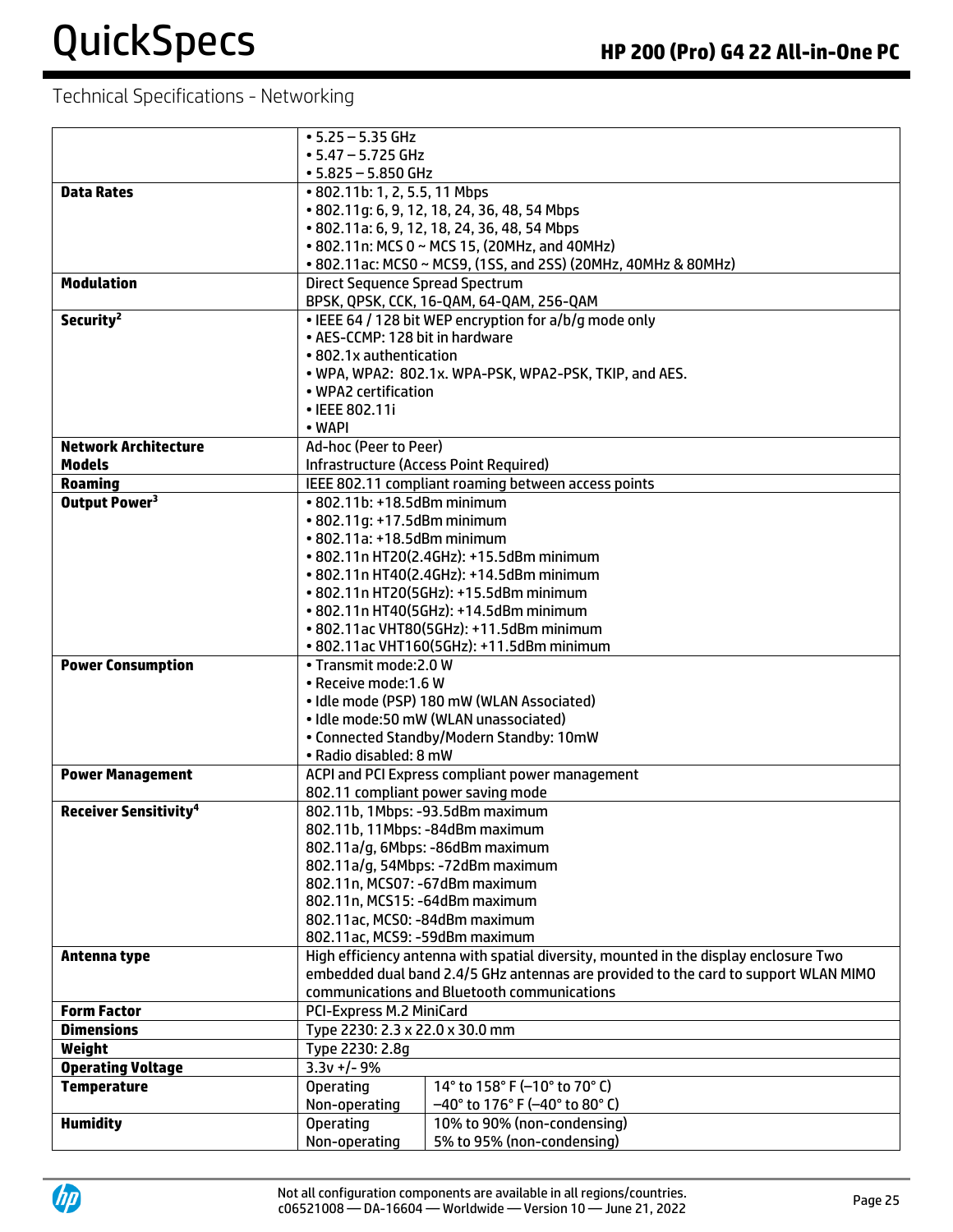| <b>Altitude</b>                                                                                                                                                                                                             | <b>Operating</b>                                                                                                                                                                                                                                                                                                                                                                                                                                                                                                                                                                                | 0 to 10,000 ft (3,048 m)                                                                                                                                                                                                                                                                    |  |
|-----------------------------------------------------------------------------------------------------------------------------------------------------------------------------------------------------------------------------|-------------------------------------------------------------------------------------------------------------------------------------------------------------------------------------------------------------------------------------------------------------------------------------------------------------------------------------------------------------------------------------------------------------------------------------------------------------------------------------------------------------------------------------------------------------------------------------------------|---------------------------------------------------------------------------------------------------------------------------------------------------------------------------------------------------------------------------------------------------------------------------------------------|--|
|                                                                                                                                                                                                                             | Non-operating                                                                                                                                                                                                                                                                                                                                                                                                                                                                                                                                                                                   | 0 to 50,000 ft (15,240 m)                                                                                                                                                                                                                                                                   |  |
| <b>LED Activity</b>                                                                                                                                                                                                         | LED Amber - Radio OFF; LED White - Radio ON                                                                                                                                                                                                                                                                                                                                                                                                                                                                                                                                                     |                                                                                                                                                                                                                                                                                             |  |
| configured at time of purchase.<br>2. Check latest software/driver release for updates on supported security features.<br>3. Maximum output power may vary by country according to local regulations.<br>(OFDM modulation). |                                                                                                                                                                                                                                                                                                                                                                                                                                                                                                                                                                                                 | 1. Wireless access point and Internet service required and sold separately. Availability of public wireless access points limited. 2. Must be<br>4. Receiver sensitivity is measured at a packet error rate of 8% for 802.11b (CKK modulation) and a packet error rate of 10% for 802.11a/g |  |
| HP Integrated Module with Bluetooth 4.0/4.1/4.2/5.0 Wireless Technology                                                                                                                                                     |                                                                                                                                                                                                                                                                                                                                                                                                                                                                                                                                                                                                 |                                                                                                                                                                                                                                                                                             |  |
| Bluetooth® Specification                                                                                                                                                                                                    | 4.0/4.1/4.2/5.0 Compliant                                                                                                                                                                                                                                                                                                                                                                                                                                                                                                                                                                       |                                                                                                                                                                                                                                                                                             |  |
| <b>Frequency Band</b>                                                                                                                                                                                                       | 2402 to 2480 MHz                                                                                                                                                                                                                                                                                                                                                                                                                                                                                                                                                                                |                                                                                                                                                                                                                                                                                             |  |
| Number of Available Channels                                                                                                                                                                                                | Legacy: 0~79 (1 MHz/CH)<br>BLE: 0~39 (2 MHz/CH)                                                                                                                                                                                                                                                                                                                                                                                                                                                                                                                                                 |                                                                                                                                                                                                                                                                                             |  |
| <b>Data Rates and Throughput</b>                                                                                                                                                                                            |                                                                                                                                                                                                                                                                                                                                                                                                                                                                                                                                                                                                 | Legacy: 3 Mbps data rate; throughput up to 2.17 Mbps                                                                                                                                                                                                                                        |  |
|                                                                                                                                                                                                                             |                                                                                                                                                                                                                                                                                                                                                                                                                                                                                                                                                                                                 | BLE: 1 Mbps data rate; throughput up to 0.2 Mbps                                                                                                                                                                                                                                            |  |
|                                                                                                                                                                                                                             | Legacy: Synchronous Connection Oriented links up to 3, 64 kbps, voice channels.<br>Legacy: Asynchronous Connection Less links 2178.1 kbps/177.1 kbps asymmetric (3-DH5) or<br>864 kbps symmetric (3-EV5)                                                                                                                                                                                                                                                                                                                                                                                        |                                                                                                                                                                                                                                                                                             |  |
| <b>Transmit Power</b>                                                                                                                                                                                                       | The Bluetooth component shall operate as a Class II Bluetooth device with a maximum<br>transmit power of +4 dBm for BR and EDR.                                                                                                                                                                                                                                                                                                                                                                                                                                                                 |                                                                                                                                                                                                                                                                                             |  |
| <b>Power Consumption</b>                                                                                                                                                                                                    | Peak (Tx) 330 mW<br>Peak (Rx) 230 mW<br>Selective Suspend 17 mW                                                                                                                                                                                                                                                                                                                                                                                                                                                                                                                                 |                                                                                                                                                                                                                                                                                             |  |
| <b>Bluetooth<sup>®</sup> Software Supported</b><br><b>Link Topology</b>                                                                                                                                                     | Microsoft Windows Bluetooth® Software                                                                                                                                                                                                                                                                                                                                                                                                                                                                                                                                                           |                                                                                                                                                                                                                                                                                             |  |
| <b>Power Management</b>                                                                                                                                                                                                     | Microsoft Windows ACPI, and USB Bus Support                                                                                                                                                                                                                                                                                                                                                                                                                                                                                                                                                     |                                                                                                                                                                                                                                                                                             |  |
| Certifications                                                                                                                                                                                                              | FCC (47 CFR) Part 15C, Section 15.247 & 15.249<br>ETS 300 328, ETS 300 826<br>Low Voltage Directive IEC950<br>UL, CSA, and CE Mark                                                                                                                                                                                                                                                                                                                                                                                                                                                              |                                                                                                                                                                                                                                                                                             |  |
| <b>Bluetooth Profiles Supported</b>                                                                                                                                                                                         | BT4.1-ESR 5/6/7 Compliance<br>LE Link Layer Ping<br>LE Dual Mode<br><b>LE Link Layer</b><br>LE Low Duty Cycle Directed Advertising<br>LE L2CAP Connection Oriented Channels<br>Train Nudging & Interlaced Scan<br><b>BT4.2 ESR08 Compliance</b><br>LE Secure Connection- Basic/Full<br>LE Privacy 1.2 - Link Layer Privacy<br>LE Privacy 1.2 - Extended Scanner Filter Policies<br>LE Data Packet Length Extension<br><b>FAX Profile (FAX)</b><br><b>Basic Imaging Profile (BIP)2</b><br><b>Headset Profile (HSP)</b><br>Hands Free Profile (HFP)<br>Advanced Audio Distribution Profile (A2DP) |                                                                                                                                                                                                                                                                                             |  |

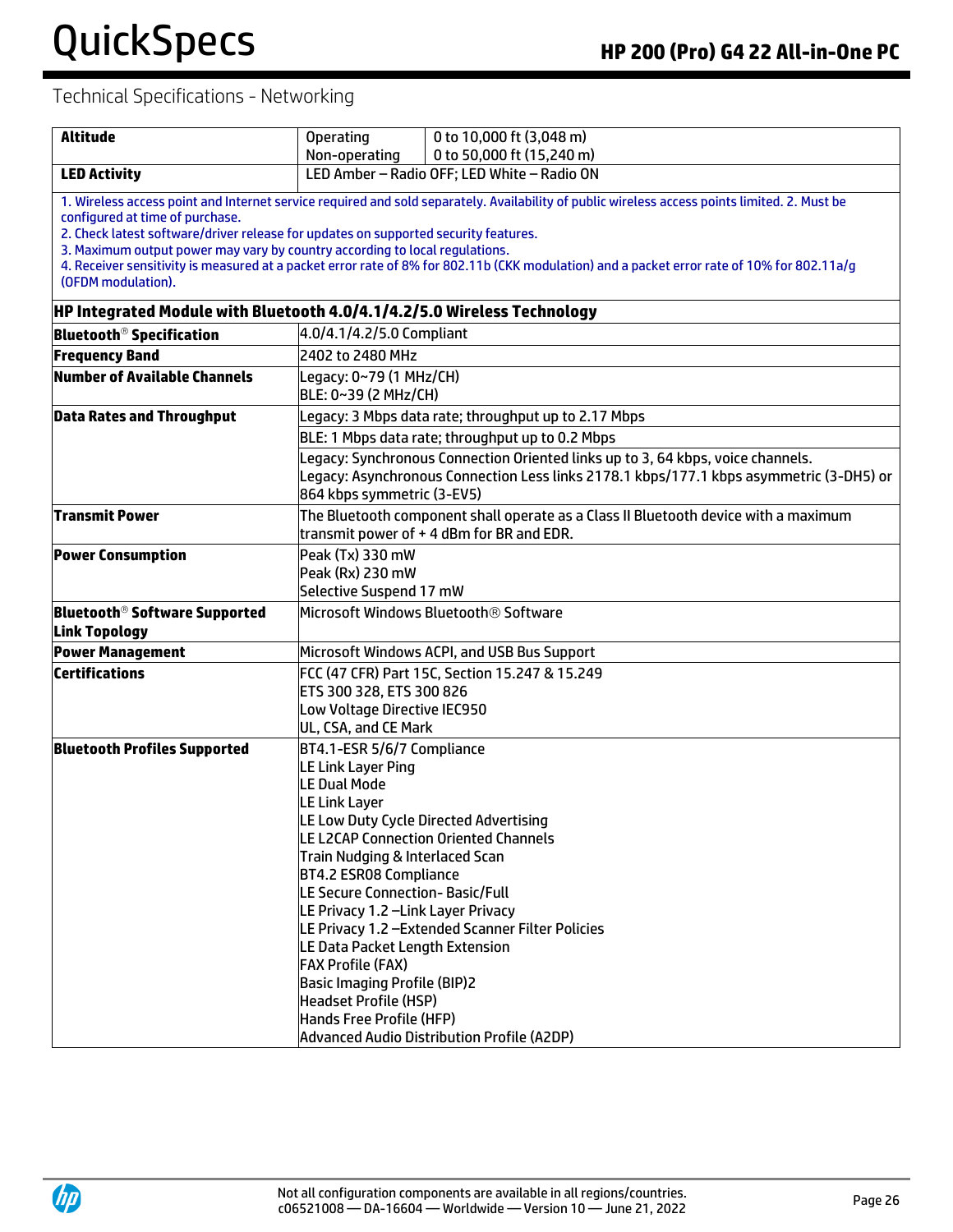| Realtek RTL8821CE Wi-Fi 5 <sup>1</sup> (802.11ac) 1x1 with Bluetooth <sup>®</sup> M.2 |                                                                                        |
|---------------------------------------------------------------------------------------|----------------------------------------------------------------------------------------|
| <b>Wireless LAN Standards</b>                                                         | IEEE 802.11a                                                                           |
|                                                                                       | IEEE 802.11b                                                                           |
|                                                                                       | IEEE 802.11g                                                                           |
|                                                                                       | IEEE 802.11n                                                                           |
|                                                                                       | IEEE 802.11ac                                                                          |
| <b>Interoperability</b>                                                               | Wi-Fi <sup>®</sup> certified                                                           |
| <b>Frequency Band</b>                                                                 | 802.11b/g/n                                                                            |
|                                                                                       | $\cdot$ 2.402 - 2.482 GHz                                                              |
|                                                                                       | 802.11a/n                                                                              |
|                                                                                       | • 4.9 – 4.95 GHz (Japan)                                                               |
|                                                                                       | $• 5.15 - 5.25$ GHz                                                                    |
|                                                                                       | $\cdot$ 5.25 – 5.35 GHz                                                                |
|                                                                                       | $• 5.47 - 5.725$ GHz                                                                   |
|                                                                                       | $• 5.825 - 5.850$ GHz                                                                  |
| <b>Data Rates</b>                                                                     | • 802.11b: 1, 2, 5.5, 11 Mbps                                                          |
|                                                                                       | • 802.11q: 6, 9, 12, 18, 24, 36, 48, 54 Mbps                                           |
|                                                                                       | • 802.11a: 6, 9, 12, 18, 24, 36, 48, 54 Mbps                                           |
|                                                                                       | • 802.11n: MCS 0 ~ MCS 15, (20MHz, and 40MHz)                                          |
|                                                                                       | • 802.11ac: MCS0 ~ MCS9, (1SS, and 2SS) (20MHz, 40MHz, and 80MHz)                      |
| <b>Modulation</b>                                                                     | <b>Direct Sequence Spread Spectrum</b>                                                 |
|                                                                                       | BPSK, QPSK, CCK, 16-QAM, 64-QAM, 256-QAM                                               |
| Security <sup>2</sup>                                                                 | • IEEE 64 / 128 bit WEP encryption for a/b/g mode only                                 |
|                                                                                       | • AES-CCMP: 128 bit in hardware                                                        |
|                                                                                       | • 802.1x authentication                                                                |
|                                                                                       | . WPA, WPA2: 802.1x. WPA-PSK, WPA2-PSK, TKIP, and AES.                                 |
|                                                                                       | • WPA2 certification                                                                   |
|                                                                                       | • IEEE 802.11i                                                                         |
|                                                                                       | . Cisco Certified Extensions, all versions through CCX4 and CCX Lite                   |
|                                                                                       | $\bullet$ WAPI                                                                         |
| <b>Network Architecture</b>                                                           | Ad-hoc (Peer to Peer)                                                                  |
| <b>Models</b>                                                                         | Infrastructure (Access Point Required)                                                 |
| <b>Roaming</b>                                                                        | IEEE 802.11 compliant roaming between access points<br>$\cdot$ 802.11b: +14dBm minimum |
| Output Power <sup>3</sup>                                                             | • 802.11g: +12dBm minimum                                                              |
|                                                                                       | • 802.11a: +12dBm minimum                                                              |
|                                                                                       | • 802.11n HT20(2.4GHz): +12dBm minimum                                                 |
|                                                                                       | • 802.11n HT40(2.4GHz): +12dBm minimum                                                 |
|                                                                                       | • 802.11n HT20(5GHz): +10dBm minimum                                                   |
|                                                                                       | • 802.11n HT40(5GHz): +10dBm minimum                                                   |
|                                                                                       | • 802.11ac VHT80(5GHz): +10dBm minimum                                                 |
| <b>Power Consumption</b>                                                              | • Transmit mode 2.0 W                                                                  |
|                                                                                       | • Receive mode 1.6 W                                                                   |
|                                                                                       | • Idle mode (PSP) 180 mW (WLAN Associated)                                             |
|                                                                                       | · Idle mode 50 mW (WLAN unassociated)                                                  |
|                                                                                       | • Connected Standby 10mW                                                               |
|                                                                                       | • Radio disabled 8 mW                                                                  |
| <b>Power Management</b>                                                               | ACPI and PCI Express compliant power management                                        |
|                                                                                       | 802.11 compliant power saving mode                                                     |
| <b>Receiver Sensitivity<sup>4</sup></b>                                               | 802.11b, 1Mbps: -93.5dBm maximum                                                       |
|                                                                                       | 802.11b, 11Mbps: -84dBm maximum                                                        |
|                                                                                       | 802.11a/g, 6Mbps: -86dBm maximum                                                       |
|                                                                                       | 802.11a/g, 54Mbps: -72dBm maximum                                                      |
|                                                                                       | 802.11n, MCS07: -67dBm maximum                                                         |
|                                                                                       | 802.11n, MCS15: -64dBm maximum                                                         |
|                                                                                       | 802.11ac, MCS0: -84dBm maximum                                                         |

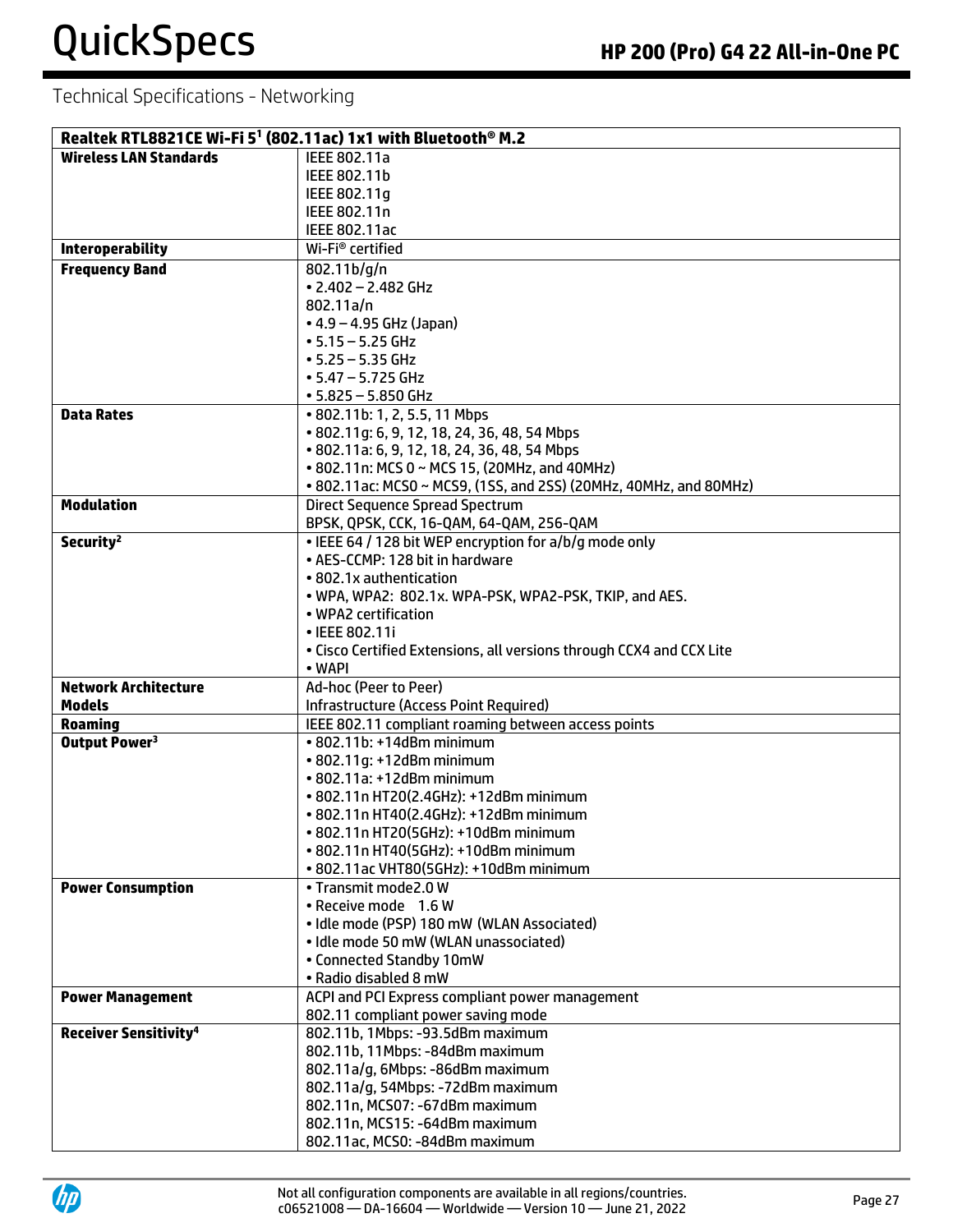|                                                                                                                                                                    | 802.11ac, MCS9: -59dBm maximum                                                                                        |                                                                                                                                               |  |
|--------------------------------------------------------------------------------------------------------------------------------------------------------------------|-----------------------------------------------------------------------------------------------------------------------|-----------------------------------------------------------------------------------------------------------------------------------------------|--|
| Antenna type                                                                                                                                                       | High efficiency antenna.                                                                                              |                                                                                                                                               |  |
|                                                                                                                                                                    | One embedded dual band 2.4/5 GHz antenna is provided to the card to support WLAN                                      |                                                                                                                                               |  |
|                                                                                                                                                                    | communications and Bluetooth communications                                                                           |                                                                                                                                               |  |
| <b>Form Factor</b>                                                                                                                                                 | PCI-Express M.2 MiniCard                                                                                              |                                                                                                                                               |  |
| <b>Dimensions</b>                                                                                                                                                  | Type 2230: 2.3 x 22.0 x 30.0 mm                                                                                       |                                                                                                                                               |  |
| Weight                                                                                                                                                             | Type 2230: 2.8g                                                                                                       |                                                                                                                                               |  |
| <b>Operating Voltage</b>                                                                                                                                           | $3.3v + -9%$                                                                                                          |                                                                                                                                               |  |
| <b>Temperature</b>                                                                                                                                                 | <b>Operating</b>                                                                                                      | 14° to 158° F (-10° to 70° C)                                                                                                                 |  |
|                                                                                                                                                                    | Non-operating                                                                                                         | $-40^{\circ}$ to 176° F (-40° to 80° C)                                                                                                       |  |
| <b>Humidity</b>                                                                                                                                                    | <b>Operating</b>                                                                                                      | 10% to 90% (non-condensing)                                                                                                                   |  |
|                                                                                                                                                                    | Non-operating                                                                                                         | 5% to 95% (non-condensing)                                                                                                                    |  |
| <b>Altitude</b>                                                                                                                                                    | <b>Operating</b>                                                                                                      | 0 to 10,000 ft (3,048 m)                                                                                                                      |  |
|                                                                                                                                                                    | Non-operating                                                                                                         | 0 to 50,000 ft (15,240 m)                                                                                                                     |  |
| <b>LED Activity</b>                                                                                                                                                |                                                                                                                       | LED Amber - Radio OFF; LED White - Radio ON                                                                                                   |  |
|                                                                                                                                                                    |                                                                                                                       | 1. Wireless access point and Internet service required and sold separately. Availability of public wireless access points limited. 2. Must be |  |
| configured at time of purchase.                                                                                                                                    |                                                                                                                       |                                                                                                                                               |  |
| 2. Check latest software/driver release for updates on supported security features.<br>3. Maximum output power may vary by country according to local regulations. |                                                                                                                       |                                                                                                                                               |  |
|                                                                                                                                                                    |                                                                                                                       | 4. Receiver sensitivity is measured at a packet error rate of 8% for 802.11b (CKK modulation) and a packet error rate of 10% for 802.11a/g    |  |
| (OFDM modulation).                                                                                                                                                 |                                                                                                                       |                                                                                                                                               |  |
|                                                                                                                                                                    |                                                                                                                       |                                                                                                                                               |  |
| <b>HP Integrated Module with Bluetooth<math>^{\circ}</math> 4.0/4.1/4.2 Wireless Technology</b>                                                                    |                                                                                                                       |                                                                                                                                               |  |
| <b>Bluetooth<sup>®</sup> Specification</b>                                                                                                                         | 4.0/4.1/4.2 Compliant                                                                                                 |                                                                                                                                               |  |
| <b>Frequency Band</b>                                                                                                                                              | 2402 to 2480 MHz                                                                                                      |                                                                                                                                               |  |
| Number of Available Channels                                                                                                                                       | Legacy: 0~79 (1 MHz/CH)<br>BLE: 0~39 (2 MHz/CH)                                                                       |                                                                                                                                               |  |
|                                                                                                                                                                    |                                                                                                                       |                                                                                                                                               |  |
| <b>Data Rates and Throughput</b>                                                                                                                                   | Legacy: 3 Mbps data rate; throughput up to 2.17 Mbps                                                                  |                                                                                                                                               |  |
|                                                                                                                                                                    |                                                                                                                       | BLE: 1 Mbps data rate; throughput up to 0.2 Mbps                                                                                              |  |
|                                                                                                                                                                    |                                                                                                                       | Legacy: Synchronous Connection Oriented links up to 3, 64 kbps, voice channels                                                                |  |
|                                                                                                                                                                    | Legacy: Asynchronous Connection Less links 2178.1 kbps/177.1 kbps asymmetric (3-DH5) or<br>864 kbps symmetric (3-EV5) |                                                                                                                                               |  |
|                                                                                                                                                                    |                                                                                                                       |                                                                                                                                               |  |
| Transmit Power                                                                                                                                                     |                                                                                                                       | The Bluetooth® component shall operate as a Class II Bluetooth® device with a maximum                                                         |  |
|                                                                                                                                                                    |                                                                                                                       | transmit power of +4 dBm for BR and EDR.                                                                                                      |  |
| <b>Power Consumption</b>                                                                                                                                           | Peak (Tx) 330 mW                                                                                                      |                                                                                                                                               |  |
|                                                                                                                                                                    | Peak (Rx) 230 mW                                                                                                      |                                                                                                                                               |  |
|                                                                                                                                                                    | Selective Suspend 17 mW                                                                                               |                                                                                                                                               |  |
| <b>Bluetooth<sup>®</sup> Software Supported</b>                                                                                                                    |                                                                                                                       | Microsoft Windows Bluetooth <sup>®</sup> Software                                                                                             |  |
| <b>Link Topology</b>                                                                                                                                               |                                                                                                                       |                                                                                                                                               |  |
| <b>Power Management</b>                                                                                                                                            | Microsoft Windows ACPI, and USB Bus Support                                                                           |                                                                                                                                               |  |
| <b>Certifications</b>                                                                                                                                              | ETS 300 328, ETS 300 826                                                                                              |                                                                                                                                               |  |
|                                                                                                                                                                    | Low Voltage Directive IEC950                                                                                          |                                                                                                                                               |  |
|                                                                                                                                                                    | UL, CSA, and CE Mark                                                                                                  |                                                                                                                                               |  |
| <b>Bluetooth Profiles Supported</b>                                                                                                                                | BT4.1-ESR 5/6/7 Compliance                                                                                            |                                                                                                                                               |  |
|                                                                                                                                                                    | <b>LE Link Layer Ping</b>                                                                                             |                                                                                                                                               |  |
|                                                                                                                                                                    | <b>LE Dual Mode</b>                                                                                                   |                                                                                                                                               |  |
|                                                                                                                                                                    | <b>LE Link Layer</b>                                                                                                  |                                                                                                                                               |  |
|                                                                                                                                                                    | LE Low Duty Cycle Directed Advertising                                                                                |                                                                                                                                               |  |
|                                                                                                                                                                    | LE L2CAP Connection Oriented Channels                                                                                 |                                                                                                                                               |  |
|                                                                                                                                                                    | Train Nudging & Interlaced Scan                                                                                       |                                                                                                                                               |  |
|                                                                                                                                                                    | <b>BT4.2 ESR08 Compliance</b>                                                                                         |                                                                                                                                               |  |
|                                                                                                                                                                    | LE Secure Connection- Basic/Full                                                                                      |                                                                                                                                               |  |
|                                                                                                                                                                    | LE Privacy 1.2 -Link Layer Privacy                                                                                    |                                                                                                                                               |  |
|                                                                                                                                                                    | LE Privacy 1.2 - Extended Scanner Filter Policies                                                                     |                                                                                                                                               |  |
|                                                                                                                                                                    | LE Data Packet Length Extension                                                                                       |                                                                                                                                               |  |

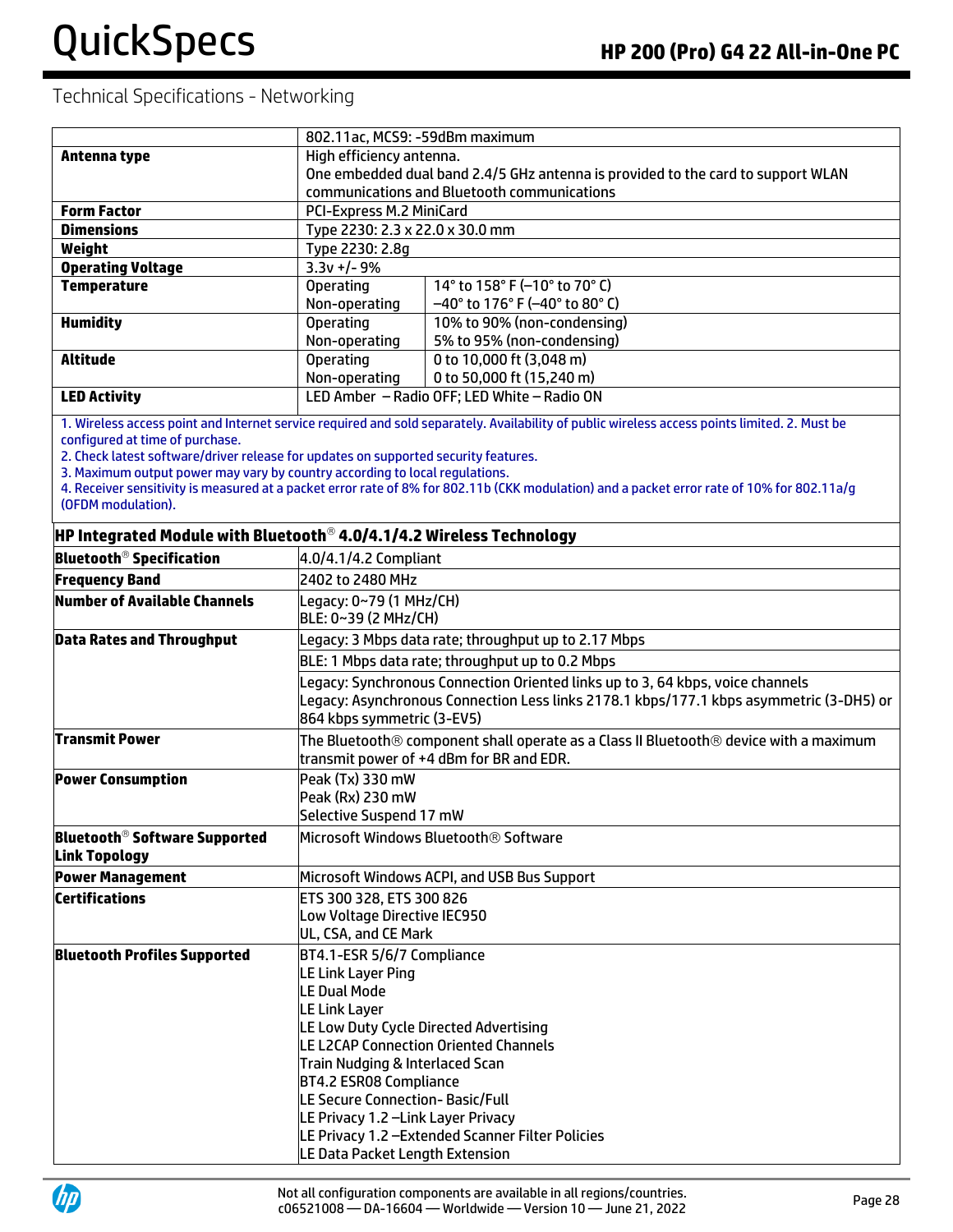| <b>FAX Profile (FAX)</b>                   |
|--------------------------------------------|
| Basic Imaging Profile (BIP)2               |
| Headset Profile (HSP)                      |
| Hands Free Profile (HFP)                   |
| Advanced Audio Distribution Profile (A2DP) |
|                                            |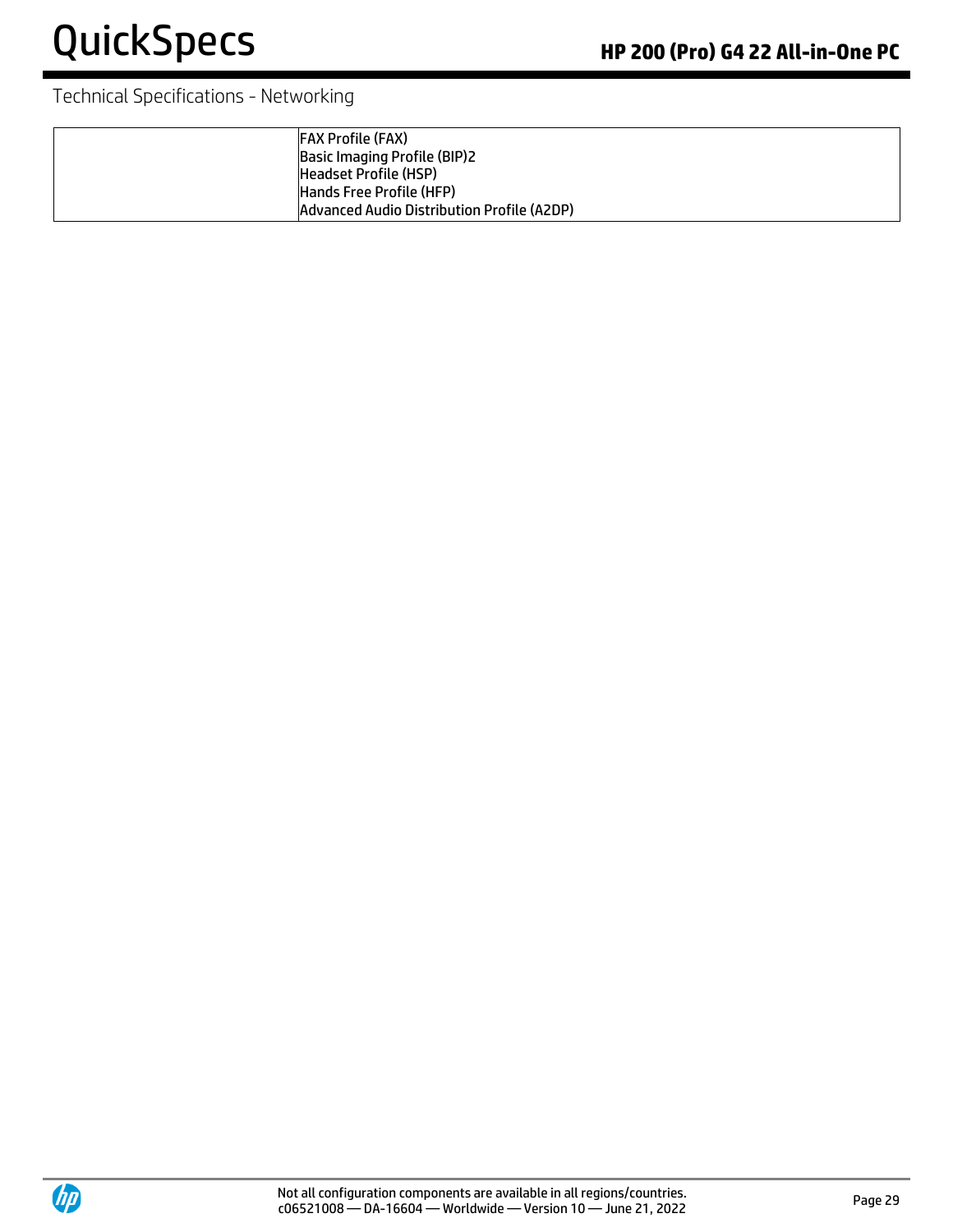Technical Specifications - Power

### **POWER**

| <b>Efficiency</b>                                                        | 65W EPS, 88% average efficiency at 115V & 89% at 230Vac                                                                                                                                                                                                                                                                                                                                                                                                                                                                                     |  |  |
|--------------------------------------------------------------------------|---------------------------------------------------------------------------------------------------------------------------------------------------------------------------------------------------------------------------------------------------------------------------------------------------------------------------------------------------------------------------------------------------------------------------------------------------------------------------------------------------------------------------------------------|--|--|
| <b>Operating Voltage Range</b>                                           | 90Vac~264Vac                                                                                                                                                                                                                                                                                                                                                                                                                                                                                                                                |  |  |
| <b>Rated Voltage Range</b>                                               | 100Vac~240Vac                                                                                                                                                                                                                                                                                                                                                                                                                                                                                                                               |  |  |
| <b>Rated Line Frequency</b>                                              | $50$ Hz~60Hz                                                                                                                                                                                                                                                                                                                                                                                                                                                                                                                                |  |  |
| <b>Operating Line Frequency</b>                                          | $47$ Hz~63Hz                                                                                                                                                                                                                                                                                                                                                                                                                                                                                                                                |  |  |
| <b>Rated Input Current</b>                                               | ≦1.6A                                                                                                                                                                                                                                                                                                                                                                                                                                                                                                                                       |  |  |
| <b>Rated Input Current with Energy</b><br><b>Efficient* Power Supply</b> | ≤1.6A                                                                                                                                                                                                                                                                                                                                                                                                                                                                                                                                       |  |  |
| <b>DC Output</b>                                                         | $+19.5V$                                                                                                                                                                                                                                                                                                                                                                                                                                                                                                                                    |  |  |
| <b>Current Leakage (NFPA 99: 2102)</b>                                   | Less than 500 microamps of leakage current at 120 Vac with the ground wire disconnected, as<br>required for Non-Patient Electrical Appliances and Equipment used in a patient care facility or<br>that contact patients in normal use. Per section 10.3.5.1.<br>Less than 100 microamps of leakage current at 120 Vac with the ground wire intact with normal<br>polarity, as required for Non-Patient Electrical Appliances and Equipment used in a patient care<br>facility or that contact patients in normal use. Per section 10.3.5.1. |  |  |
| <b>Dimensions</b>                                                        | 102 x 55 x 30 mm                                                                                                                                                                                                                                                                                                                                                                                                                                                                                                                            |  |  |

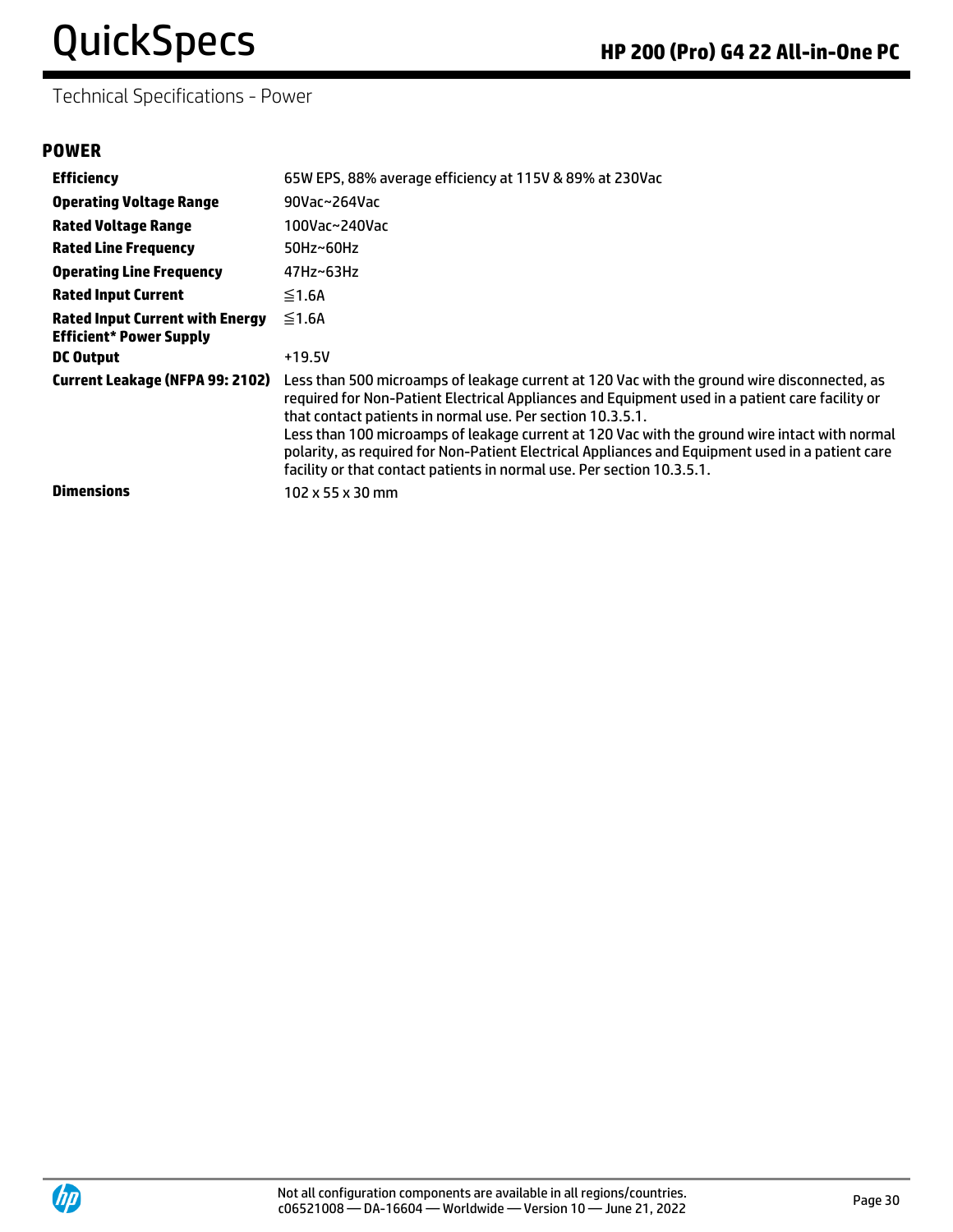Technical Specifications - Additional Features

# **ADDITIONAL FEATURES**

**SMART Technology (Self-Monitoring, Analysis and Reporting Technology)**

Description

Allows hard drives to monitor their own health and to raise flags if imminent failures were predicted